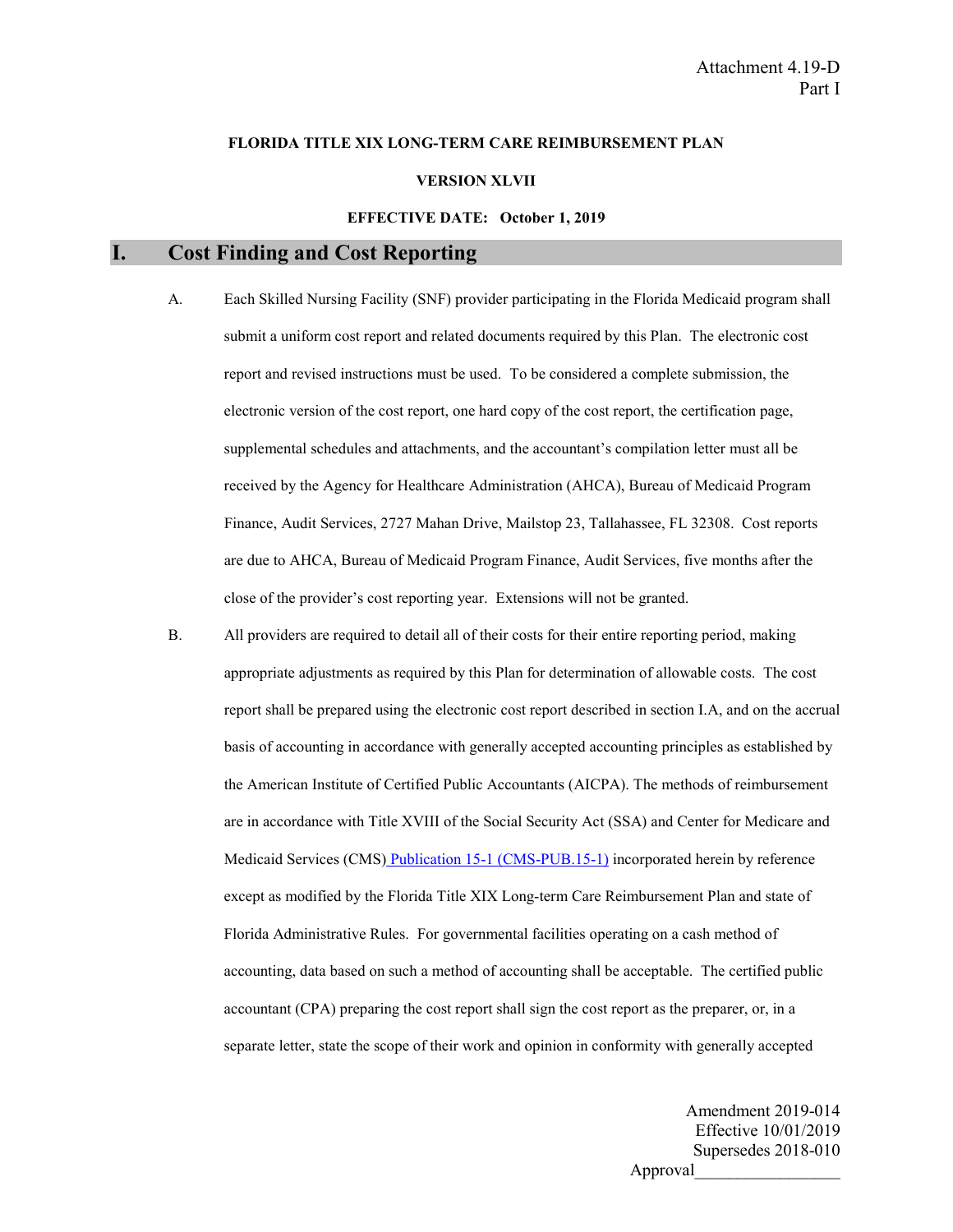auditing standards and AICPA statements on auditing standards. Cost reports that are not signed by a CPA or not accompanied by a separate letter signed by a CPA shall not be accepted.

- C. Providers may elect, with prior approval from AHCA, Bureau of Medicaid Program Finance, Audit Services, to change their current fiscal year end and file a new cost report for a period of not less than 6 months and not greater than 18 months. Should a provider elect to change their current fiscal year end and file a new cost report, then cost reports filed for the next two years must have the same fiscal year end. All prior year cost reports must be submitted to and accepted by AHCA before the current year cost report may be submitted and accepted for rate setting by AHCA.
- D. A provider that has been receiving an interim reimbursement rate, which voluntarily or involuntarily ceases to participate in the Florida Medicaid program or experiences a change of ownership or operator, shall file a final cost report in accordance with [section 2414.2, CMS-](http://www.cms.gov/Regulations-and-Guidance/Guidance/Manuals/Paper-Based-Manuals-Items/CMS021929.html?DLPage=1&DLEntries=10&DLSort=0&DLSortDir=ascending)[PUB.15-1.](http://www.cms.gov/Regulations-and-Guidance/Guidance/Manuals/Paper-Based-Manuals-Items/CMS021929.html?DLPage=1&DLEntries=10&DLSort=0&DLSortDir=ascending) The cost report is to be based on financial and statistical records maintained by the provider as required in [Title 42 Code of Federal Regulations \(CFR\), 413.24 \(a\), \(b\), \(c\), and \(e\).](http://www.ecfr.gov/cgi-bin/text-idx?SID=d08b4d1c79a4ae101fbb0e1c28d5d234&mc=true&node=se42.2.413_124&rgn=div8) Cost information shall be current, accurate, and in sufficient detail to support costs set forth in the report. This includes all ledgers, books, records, original evidence of costs and other records in accordance wit[h CMS-PUB.15-1,](https://www.cms.gov/Regulations-and-Guidance/Guidance/Manuals/Paper-Based-Manuals-Items/CMS021929.html) which pertain to the determination of reasonable costs and shall be capable of and available for auditing by state and federal authorities. All accounting and other records shall be brought up to date at the end of each fiscal quarter. These records shall be retained by the provider for a minimum of five years following the date of submission of the cost report to AHCA. Records of related organizations as identified by [42 CFR 413.17](https://www.govinfo.gov/content/pkg/CFR-2018-title42-vol2/pdf/CFR-2018-title42-vol2-sec413-17.pdf) shall be available upon demand to representatives, employees, or contractors of AHCA, the Auditor General, General Accounting Office (GAO), or Department of Health and Human Services (HHS).
- E. AHCA shall retain all uniform cost reports submitted for a period of at least three years following the date of submission of such reports and shall maintain those reports pursuant to the record-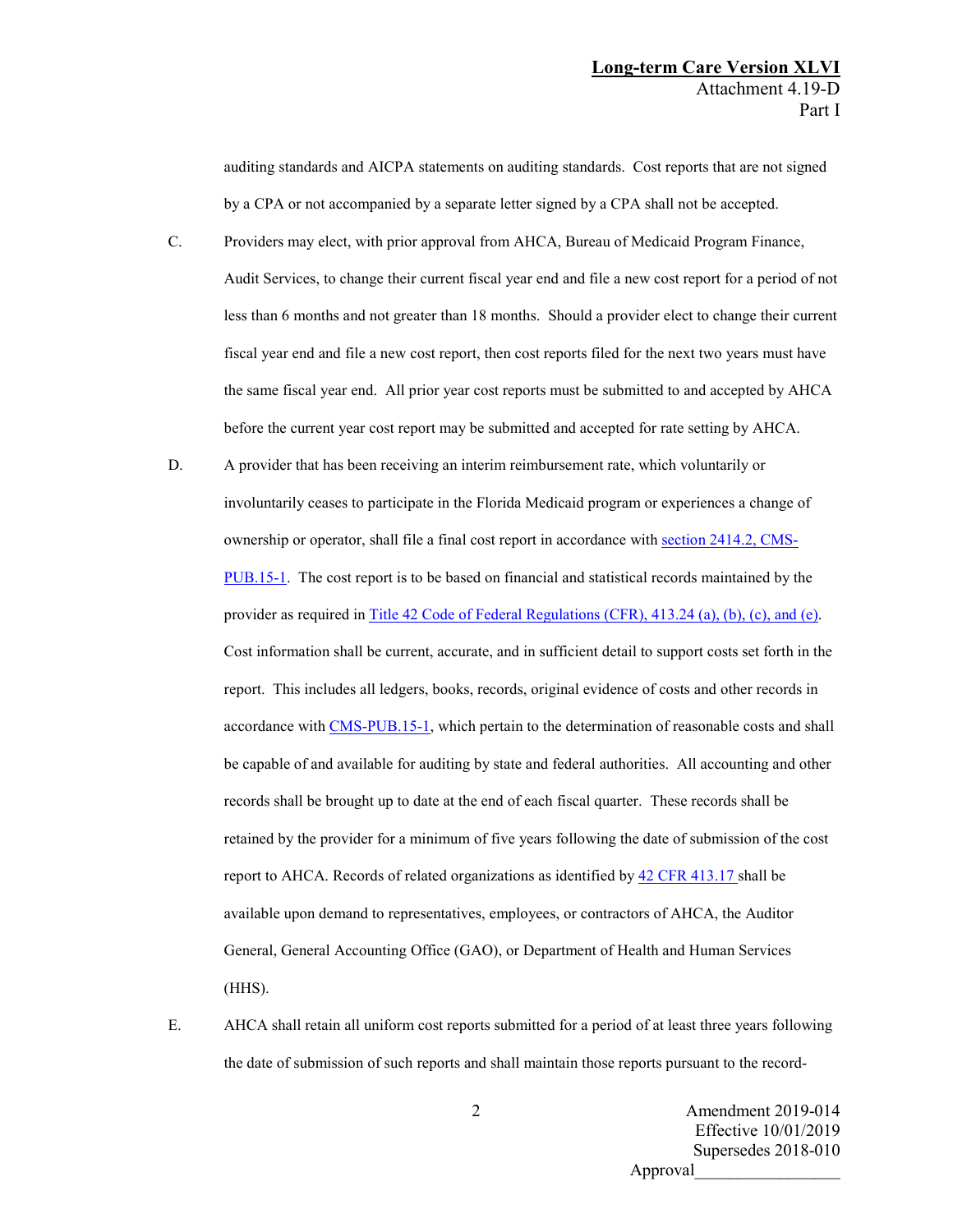keeping requirements o[f 42 CFR 431.17.](https://www.govinfo.gov/content/pkg/CFR-2018-title42-vol4/pdf/CFR-2018-title42-vol4-sec431-17.pdf) Access to submitted cost reports shall be in conformity with [Chapter 119, Florida Statutes \(F.S.\).](http://www.leg.state.fl.us/statutes/index.cfm?App_mode=Display_Statute&URL=0100-0199/0119/0119ContentsIndex.html&StatuteYear=2019&Title=%2D%3E2019%2D%3EChapter%20119).

- F. [Chart of Accounts:](http://ahca.myflorida.com/Medicaid/cost_reim/ecr/chart_of_accounts_090409.pdf) All providers must use the most recent version of the standard chart of accounts to govern the content and manner of the presentation of financial information to be submitted by Florida Medicaid long-term care providers in their cost reports. The standard chart of accounts includes specific accounts for each component of direct care staff organized by type of personnel and may not be revised without the written consent of the Auditor General.
- G. Cost reports must include the following statement immediately preceding the dated signature of the provider's administrator or chief financial officer: "I certify that I am familiar with the laws and regulations regarding the provision of health care services under the Florida Medicaid program, including the laws and regulations relating to claims for Florida Medicaid reimbursements and payments, and that the services identified in this cost report were provided in compliance with such laws and regulations."
- H. AHCA reserves the right to refer providers found to be out of compliance with any of the policies and procedures regarding cost reporting to the Bureau of Medicaid Program Integrity for investigation.
- I. Providers are subject to sanctions pursuant to sections  $409.913(15)(c)$ , F.S., and  $409.913(16)(c)$ , [F.S.](http://www.leg.state.fl.us/Statutes/index.cfm?App_mode=Display_Statute&Search_String=&URL=0400-0499/0409/Sections/0409.913.html), for late cost reports. The amount of the sanctions can be found in [Rule 59G-9.070, F.A.C.](https://www.flrules.org/gateway/RuleNo.asp?ID=59G-9.070) A cost report is late if it is not received by AHCA, Bureau of Medicaid Program Finance, Audit Services on the cost report due date. Sanctions shall commence 60 days after the cost report due date. If a provider submits a cost report late because of emergency circumstances, then the provider shall not be subject to the sanctions. Emergency circumstances are limited to loss of records from fire, flood, theft, or wind.
- J. Providers that have both licensed pediatric beds and community or sheltered beds must file two separate cost reports in accordance with Sections I and III in order to separate the cost of care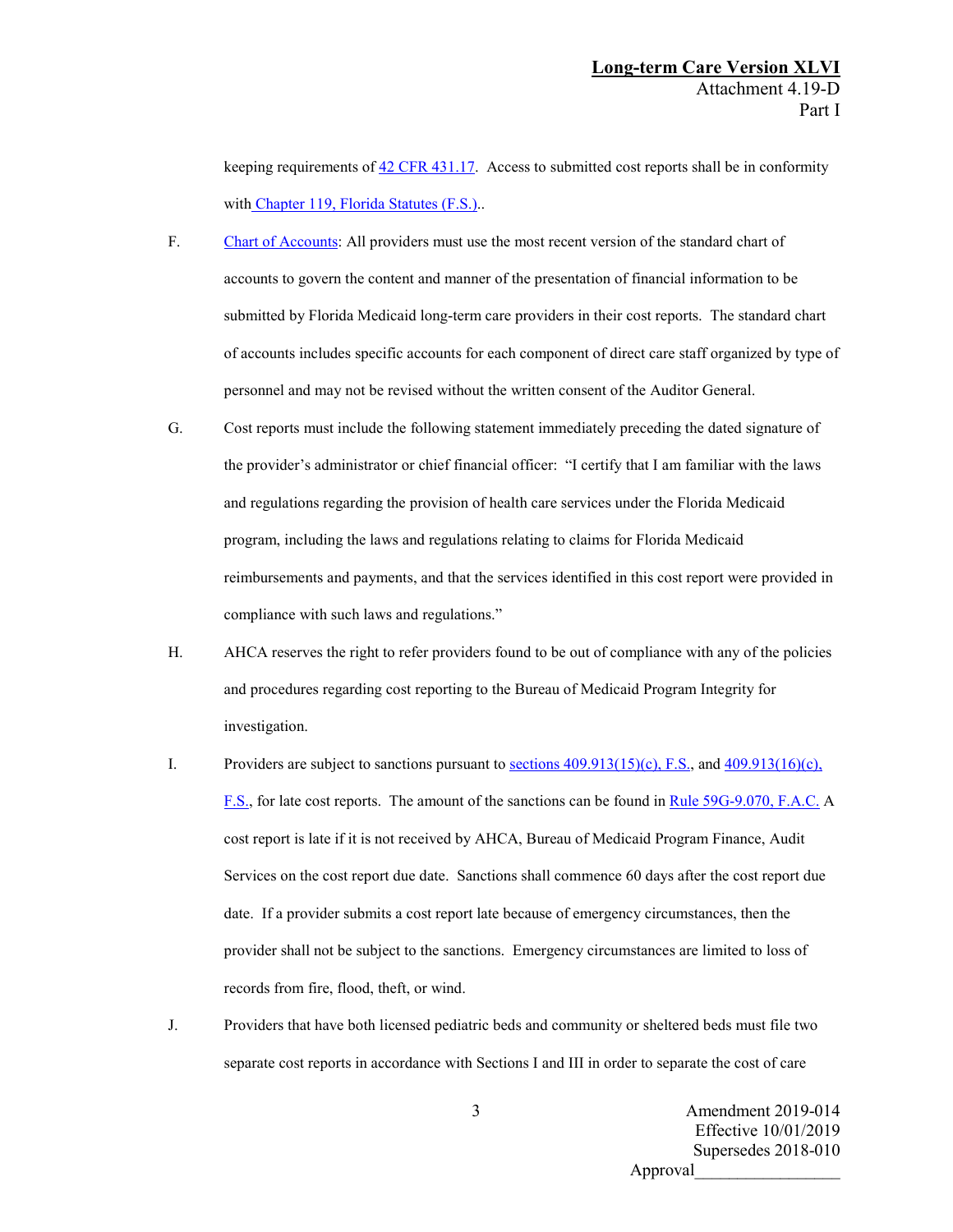associated with the pediatric population. The cost reports must use cost allocation methodologies in accordance with [CMS-PUB.15-1.](https://www.cms.gov/Regulations-and-Guidance/Guidance/Manuals/Paper-Based-Manuals-Items/CMS021929.html)

# **II. Audits and Desk Reviews**

Cost reports submitted by providers of nursing facility care, in accordance with this Plan, are subject to an audit and/or desk review. AHCA reserves the right to audit any provider at any time. The performance of a desk review does not preclude the performance of an audit at a later date.

- A. General Description of AHCA's Procedures for Audits
	- 1. Primary responsibility for the audit of provider cost reports shall be borne by AHCA. The efforts of AHCA audit staff may be augmented by contracts with CPA firms to ensure that the requirements of [42 CFR 447.202](https://www.govinfo.gov/content/pkg/CFR-2018-title42-vol4/pdf/CFR-2018-title42-vol4-sec447-202.pdf) will be met.
	- 2. All audits shall be based on generally accepted auditing standards of the AICPA.
	- 3. Upon completion of each audit, the auditors shall issue a report that meets the requirements of [42 CFR 447.202](https://www.govinfo.gov/content/pkg/CFR-2018-title42-vol4/pdf/CFR-2018-title42-vol4-sec447-202.pdf) and generally accepted auditing standards. The auditor shall declare an opinion as to whether, in all material respects, the financial and statistical report submitted complies with all federal and state regulations pertaining to reimbursement for long-term care facilities. All reports shall be retained by AHCA for three years.
	- 4. The provider's copy of the audit report shall include all audit adjustments and changes, the authority for each, and all audit findings. The audit report shall be accompanied by such other documentation as is necessary to clarify such adjustments or findings.
- B. Field Audit and Desk Review Procedures

Upon receipt of a cost report from the provider, prepared in accordance with instructions furnished by AHCA, AHCA will determine whether an audit or desk review is to be performed. Providers selected for audit or desk review will be notified in writing by the AHCA audit office or CPA firm assigned to perform the audit and/or desk review.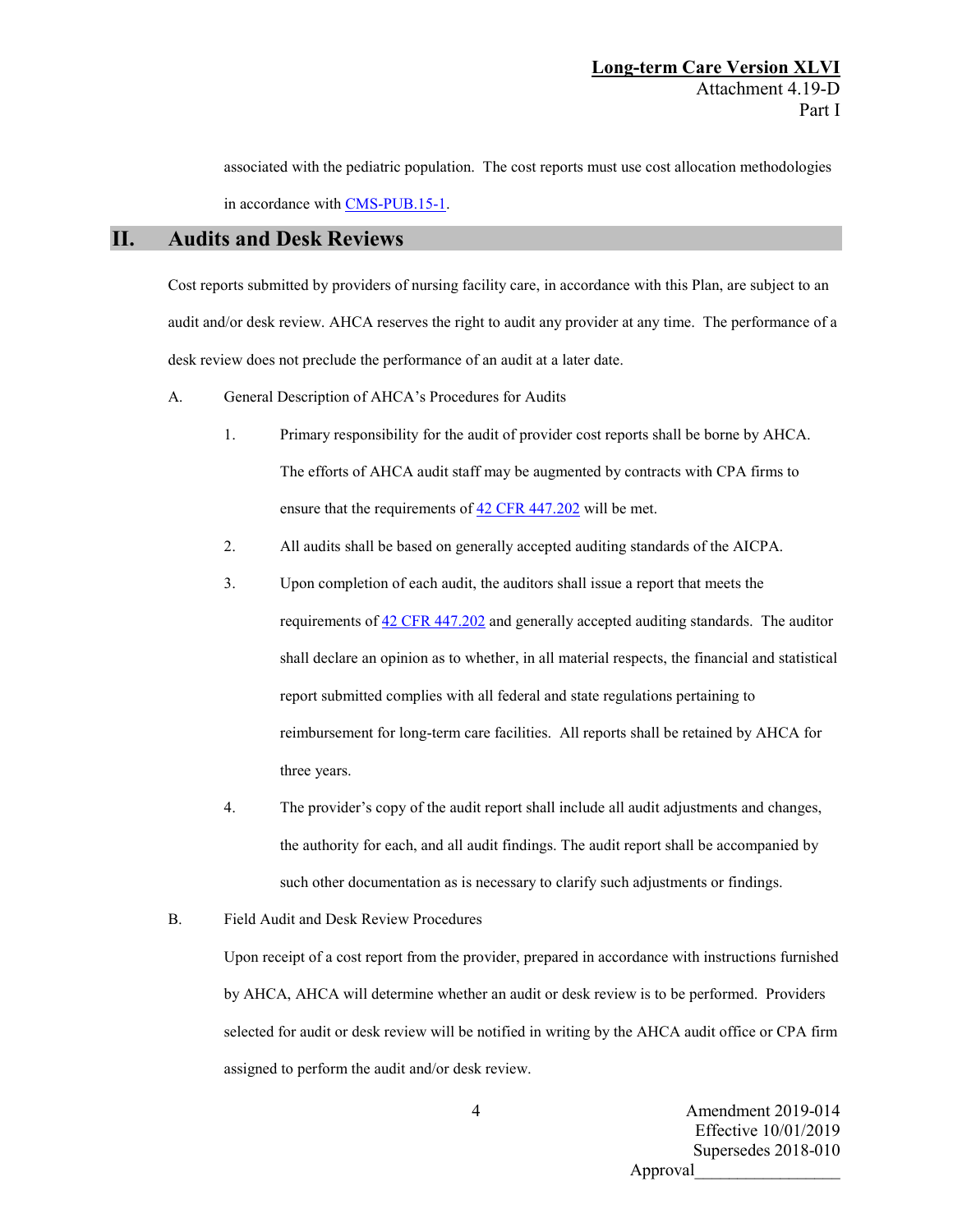- 1. Upon completion of an audit or desk review and before publication of the audit or desk review report, the provider shall be given an exit conference at which all findings will be discussed and explained. A copy of the proposed audit or desk review adjustments will be given to the provider at least 10 days before the exit conference. If the provider fails to schedule an exit conference within 20 calendar days of receipt of the adjustments, the audit or desk review report will be issued without an exit conference. Desk review exit conferences will be conducted through the mail,via teleconference call or in AHCA's office in Tallahassee.
- 2. Following the exit conference, the provider has 30 calendar days to submit documentation or other evidence to contest any disallowed expenditures or other adjustments. Any documentation received after the 30 day period shall not be considered when revising adjustments. However, the 30 day limitation shall not apply if the provider can adequately demonstrate, through documentation, that emergency circumstances prevented the provider from submitting additional documentation within the prescribed deadline. Emergency circumstances are limited to loss of records from fire, wind, flood, or theft.
- 3. All audit or desk review reports shall be issued by certified mail, return receipt requested to the address of the nursing facility and to the attention of the administrator. The provider shall have 21 calendar days from the date of receipt of the audit report to challenge any audit or desk review adjustments or findings contained in the report by requesting an administrative hearing in accordance with [section 120.57, F.S.,](http://www.leg.state.fl.us/statutes/index.cfm?App_mode=Display_Statute&Search_String=&URL=0100-0199/0120/Sections/0120.57.html) an[d Chapter](https://www.flrules.org/gateway/ChapterHome.asp?Chapter=28-106)  [28.106, F.A.C.](https://www.flrules.org/gateway/ChapterHome.asp?Chapter=28-106) The audit or desk review report shall constitute prima facie evidence of the propriety of the adjustments contained therein. The burden of proof is upon the provider to affirmatively demonstrate the entitlement to the Florida Medicaid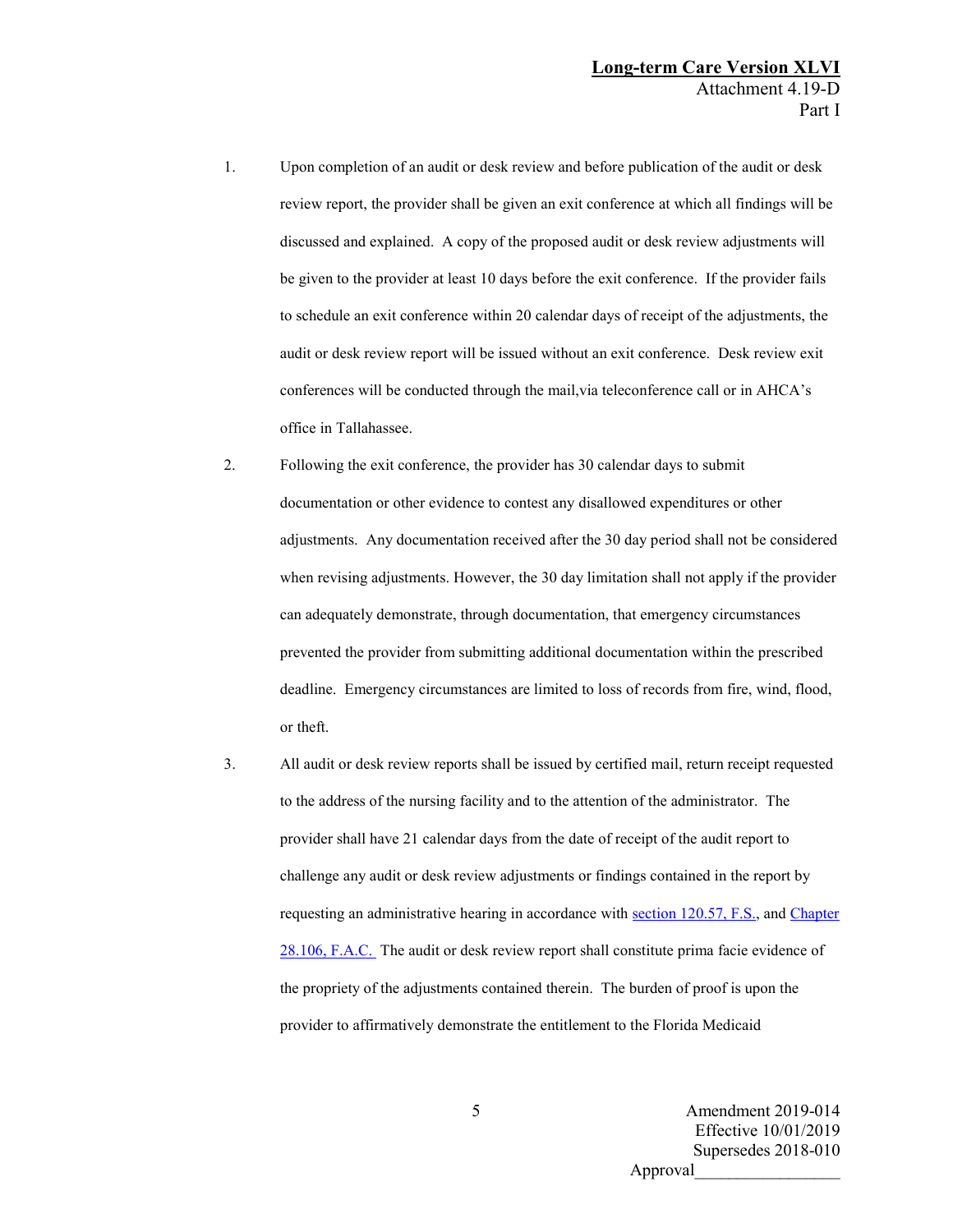reimbursement. Except as otherwise provided in this Plan, [Chapter 28-106, F.A.C.](https://www.flrules.org/gateway/ChapterHome.asp?Chapter=28-106) shall be applicable to any administrative proceeding under this Plan.

- 4. AHCA will not consider additional documentation to support the modification of a final audit report after it has been issued except in the case of emergency circumstances. Emergency circumstances are limited to loss of records from fire, flood, theft, or wind.
- 5. Collection of overpayments will be in accordance wit[h section 414.41, F.S.](http://www.leg.state.fl.us/statutes/index.cfm?mode=View%20Statutes&SubMenu=1&App_mode=Display_Statute&Search_String=414.41&URL=0400-0499/0414/Sections/0414.41.html) an[d Rule](https://www.flrules.org/gateway/ruleNo.asp?id=59G-6.010)  [59G-6.010, F.A.C.](https://www.flrules.org/gateway/ruleNo.asp?id=59G-6.010)

## **III. Allowable Costs**

- A. All items of expense shall be included on the cost report, which providers must incur in meeting:
	- 1. The definition of nursing facilities contained in [sections 1919\(a\), \(b\), \(c\), and \(d\) of the](http://www.ssa.gov/OP_Home/ssact/title19/1919.htm)  [SSA.](http://www.ssa.gov/OP_Home/ssact/title19/1919.htm)
	- 2. The standards prescribed by the Secretary of Health and Human Services (HHS) for nursing facilities in regulations under the SSA i[n 42 CFR 483, Subpart B.](https://www.govinfo.gov/content/pkg/CFR-2018-title42-vol5/pdf/CFR-2018-title42-vol5-sec483-1.pdf)
	- 3. The requirements established by AHCA which is responsible for establishing and maintaining health standards, under the authority of [42 CFR 431.610.](https://www.govinfo.gov/content/pkg/CFR-2018-title42-vol4/pdf/CFR-2018-title42-vol4-sec431-610.pdf)
- B. All therapy required by [42 CFR 409.33](https://www.govinfo.gov/content/pkg/CFR-2018-title42-vol2/pdf/CFR-2018-title42-vol2-sec409-33.pdf) and Medicare or Medicaid certification standards and prescribed by the physician of record shall be considered as covered services and costs, direct or indirect, shall be included in the cost report, unless Medicaid is reimbursing for Medicare approved Part B services. Medicare approved Part B services must be excluded from the Medicaid cost report. These include physical, audiology, speech pathology, and occupational therapies. Florida Medicaid reimburses in accordance with the methodology specified in [Rule 59G-](https://www.flrules.org/gateway/ruleNo.asp?id=59G-1.052https://www.flrules.org/gateway/ruleNo.asp?id=59G-1.052)[1.052\(11\)\(a\), F.A.C.](https://www.flrules.org/gateway/ruleNo.asp?id=59G-1.052https://www.flrules.org/gateway/ruleNo.asp?id=59G-1.052) for Medicare approved Part b services that are not included in the nursing facility's cost report.
- C. Implicit in any definition of allowable costs is that those costs shall not exceed what a prudent and cost-conscious buyer pays for a given service or item. If costs are determined by AHCA, utilizing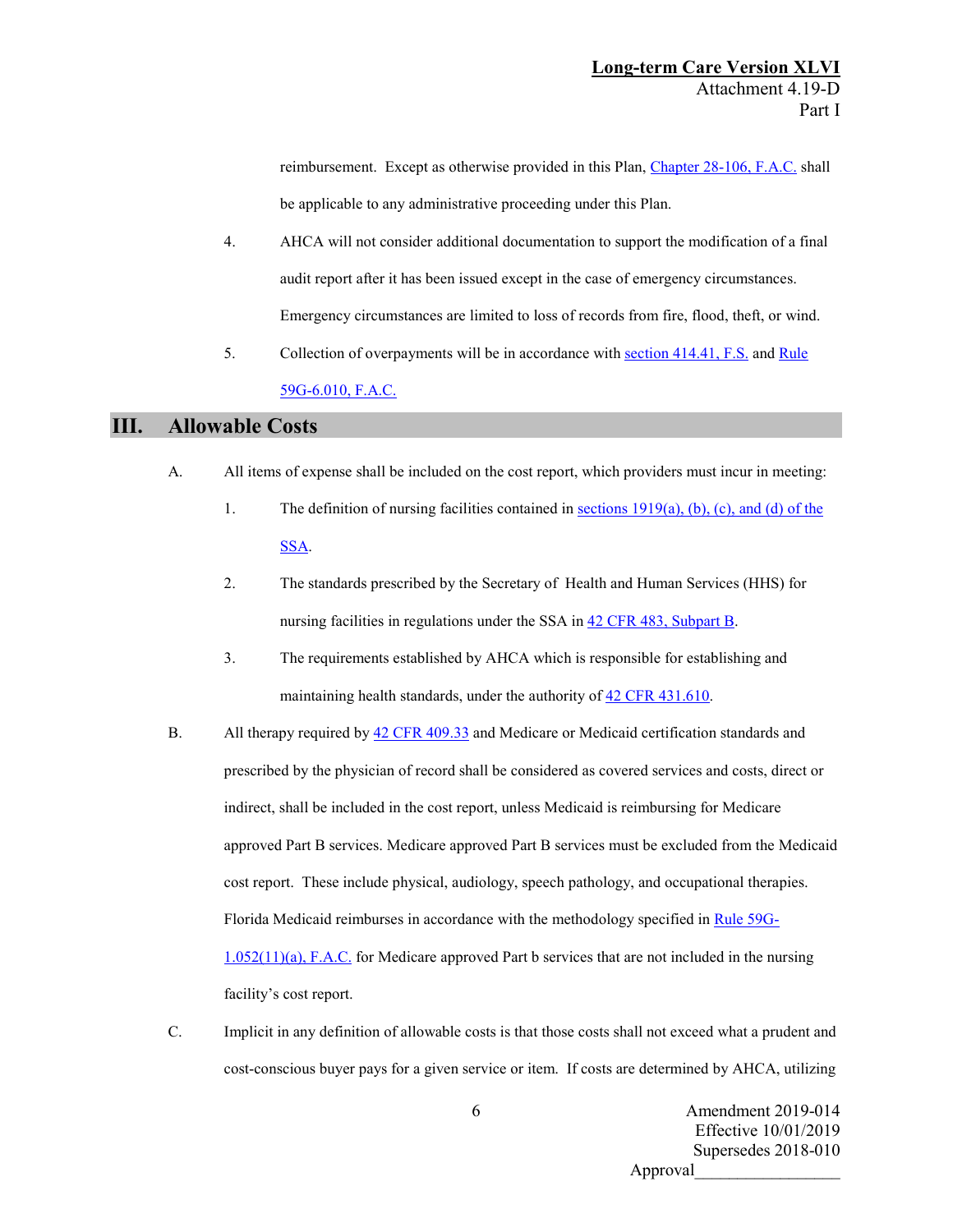the Title XVIII Principles of Reimbursement[, CMS-PUB.15-1](https://www.cms.gov/Regulations-and-Guidance/Guidance/Manuals/Paper-Based-Manuals-Items/CMS021929.html?DLPage=1&DLEntries=10&DLSort=0&DLSortDir=ascending) and this Plan, to exceed the level that a prudent buyer would incur, then the excess costs shall not be reimbursable under this Plan.

- D. All items of expense, which providers incur in the provision of routine services, such as the regular room, dietary and nursing services, minor medical and surgical supplies, and the use of equipment and facilities, are allowable. A comprehensive listing of these items includes laundry services, nutritional services, personal care services, personal care supplies, incontinence supplies, rehabilitative and restorative care services, durable medical equipment, stock medical supplies, analgesics, antacids, laxatives, vitamins, and wound care supplies. Physician Services, dialysis services, community mental health services, dental services, podiatry services, flu and pneumonia injections, visual services, and transportation services are not included in the per diem rate as the rendering provider bills Medicaid directly.
- E. Bad debts other than Title XIX of the SSA, charity, and courtesy allowances shall not be included in allowable costs. Bad debts for Title XIX of the SSA shall be limited to Title XIX of the SSA uncollectible deductible and copayments and the uncollectible portion of eligible Florida Medicaid recipients' responsibilities. Example - Daily rate is \$210.00; state pays \$190.00 and recipient is to pay \$20.00. If Florida Medicaid recipient pays only \$15.00, then \$5.00 would be an allowable bad debt. All Florida Medicaid Title XIX of the SSA bad debts shown on a cost report shall be supported by proof of collection efforts, such as copies of two collection letters.
- F. Costs applicable to services, facilities, and supplies furnished to a provider by organizations related to a provider by common ownership or control shall be governed by Title XVIII of the SSA and Chapter 10, [CMS-PUB.15-1.](https://www.cms.gov/Regulations-and-Guidance/Guidance/Manuals/Paper-Based-Manuals-Items/CMS021929.html?DLPage=1&DLEntries=10&DLSort=0&DLSortDir=ascending) Providers shall identify such related organizations and costs in their cost reports.
- G. Costs, which are otherwise allowable, shall be limited by the following provisions:
	- 1. The owner-administrator and owner-assistant administrator compensation shall be limited to reasonable levels determined in accordance with [CMS-PUB.15-1](https://www.cms.gov/Regulations-and-Guidance/Guidance/Manuals/Paper-Based-Manuals-Items/CMS021929.html?DLPage=1&DLEntries=10&DLSort=0&DLSortDir=ascending) or determined by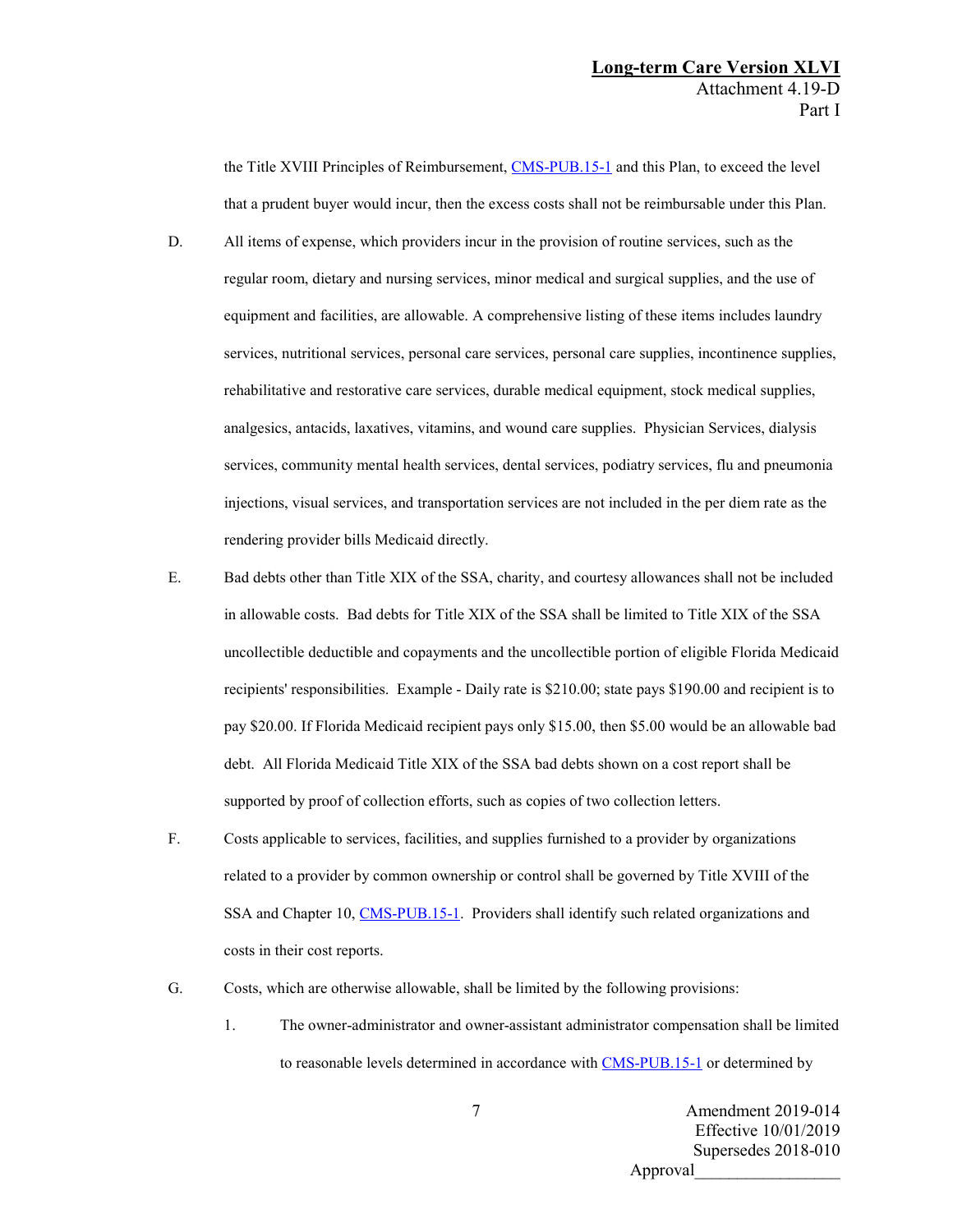surveyed ranges of compensation conducted by AHCA. The survey shall be of all administrators and assistant administrators of Florida long-term care facilities, and shall, to the extent feasible with the survey data collected, recognize differences in organization, size, experience, length of service, services administered, and other distinguishing characteristics. Results of surveys and salary limitations shall be furnished to providers when the survey results are completed, and shall be updated each year by the wage and salary component of the Plan's inflation index. A new salary survey may be conducted at the discretion of AHCA.

### H. Legal Fees and Related Costs

In order to be considered an allowable cost of a provider in the Florida Medicaid program, attorneys' fees, accountants' fees, consultants' fees, experts' fees and all other fees or costs incurred related to litigation, must have been incurred by a provider who was the successful party in the case on all claims, issues, rights, and causes of action in a judicial or administrative proceeding. If a provider prevails on some but less than all claims, issues, rights, and causes of action, the provider shall not be considered the successful party and all costs of the case shall be unallowable. All costs incurred on appellate review are governed in the same manner as costs in the lower tribunal. If on appeal, a provider prevails on all claims, issues, rights and causes of action, the provider is entitled to its litigation costs, in both the lower tribunal and the reviewing court, related to those claims issues, rights and causes of action in which a provider is the successful party on appeal as determined by a final non-appealable disposition of the case in a provider's favor. This provision applies to litigation between a provider and AHCA as it relates to Florida Medicaid audits and Florida Medicaid cost reimbursement cases, including administrative rules, and certificate of need cases. This provision pertains only to allowable costs for the recalculation of reimbursement rates and does not create an independent right to recovery of litigation costs and fees.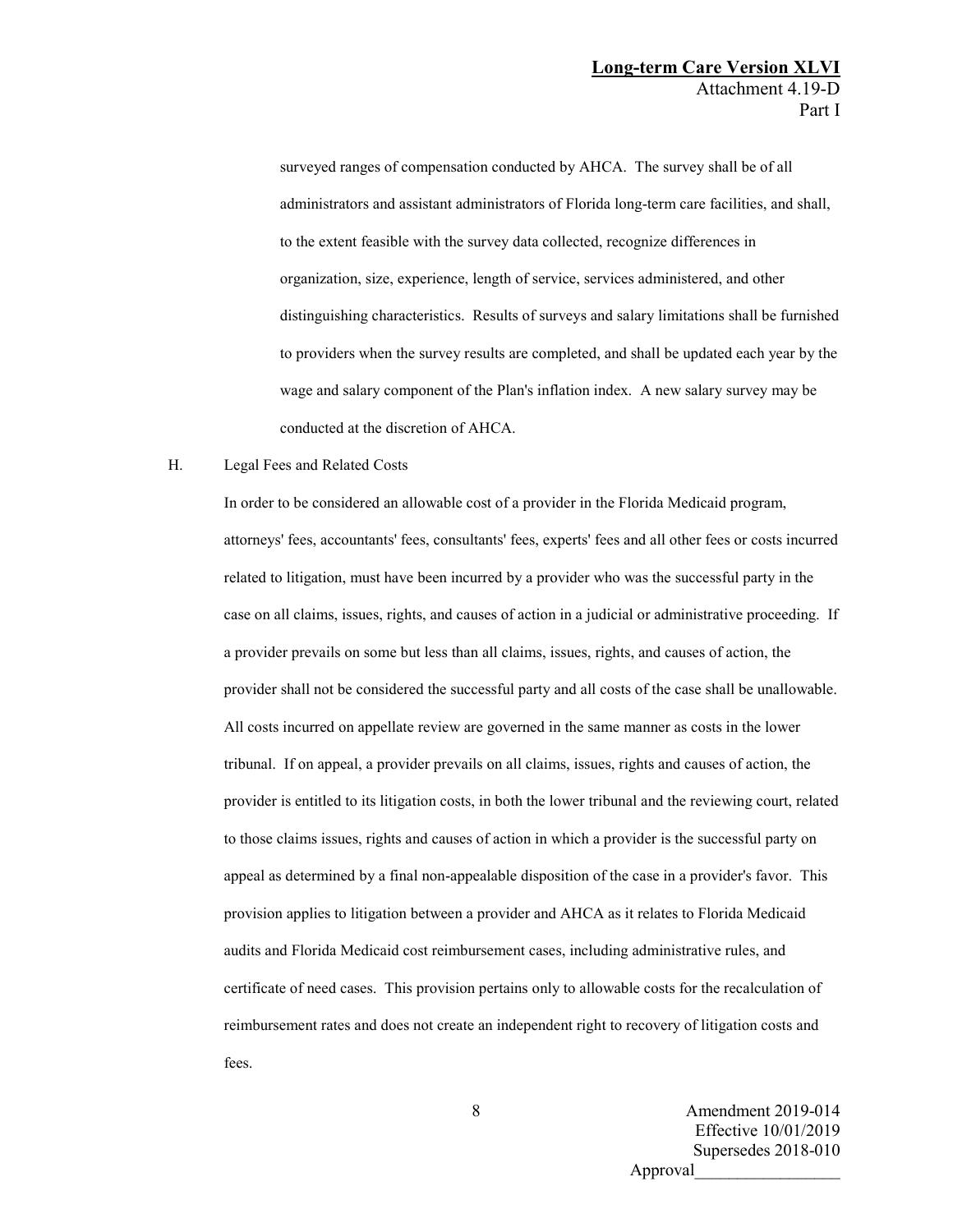- I. The direct patient care component shall include salaries and benefits of direct care staff providing nursing services including registered nurses, licensed practical nurses, and certified nursing assistants (CNA) who deliver care directly to residents in the nursing facility, allowable therapy costs, and dietary costs. A detailed crosswalk of the uniform cost report accounts is available in Appendix D. Direct care staff does not include nursing administration, Minimum Data Set (MDS) and care plan coordinators, staff development, infection control preventionist, risk managers, and staffing coordinators. There shall be no costs directly or indirectly allocated to the direct care component from a home office or management company for staff who do not deliver care directly to residents in the nursing facility.
- J. The operating component shall include the costs for medical records, plant operation, housekeeping, administration, Medicaid bad debt and laundry and linen.
- K. All other patient care costs shall be included in the indirect patient care component.
- L. Effective April 1, 2009, the Nursing Facility Quality Assessment (NFQA) fee is an allowable cost and shall be included in the cost report with required adjustments. Refer to section IV.B. of this Plan for specific details of this fee. Nursing facilities may not create a separate line-item charge for the purpose of passing through the assessment to residents.

## **IV. Reimbursement Components for All SNF Providers**

This section outlines the methodologies to be used by the Florida Medicaid program in establishing reimbursement components included in the final reimbursement rates for each participating provider under both the prospective payment system and the cost-based per diem payment methodologies.

- A. Fair Rental Value (Property Component)
	- 9 Amendment 2019-014 1. A Fair Rental Value (FRV) system is used to reimburse providers for their facility related capital costs. Each provider participating in the Florida Medicaid program shall submit an FRV survey to AHCA using the electronic form and instructions on the **Florida Nursing** [Home: Fair Rental Value Survey web page.](http://ahca.myflorida.com/medicaid/Finance/finance/nh_rates/frvs.shtml) The current licensed number of beds, the square footage of the facility, date opened, bed additions and reductions, and the cost of

Effective 10/01/2019 Supersedes 2018-010 Approval\_\_\_\_\_\_\_\_\_\_\_\_\_\_\_\_\_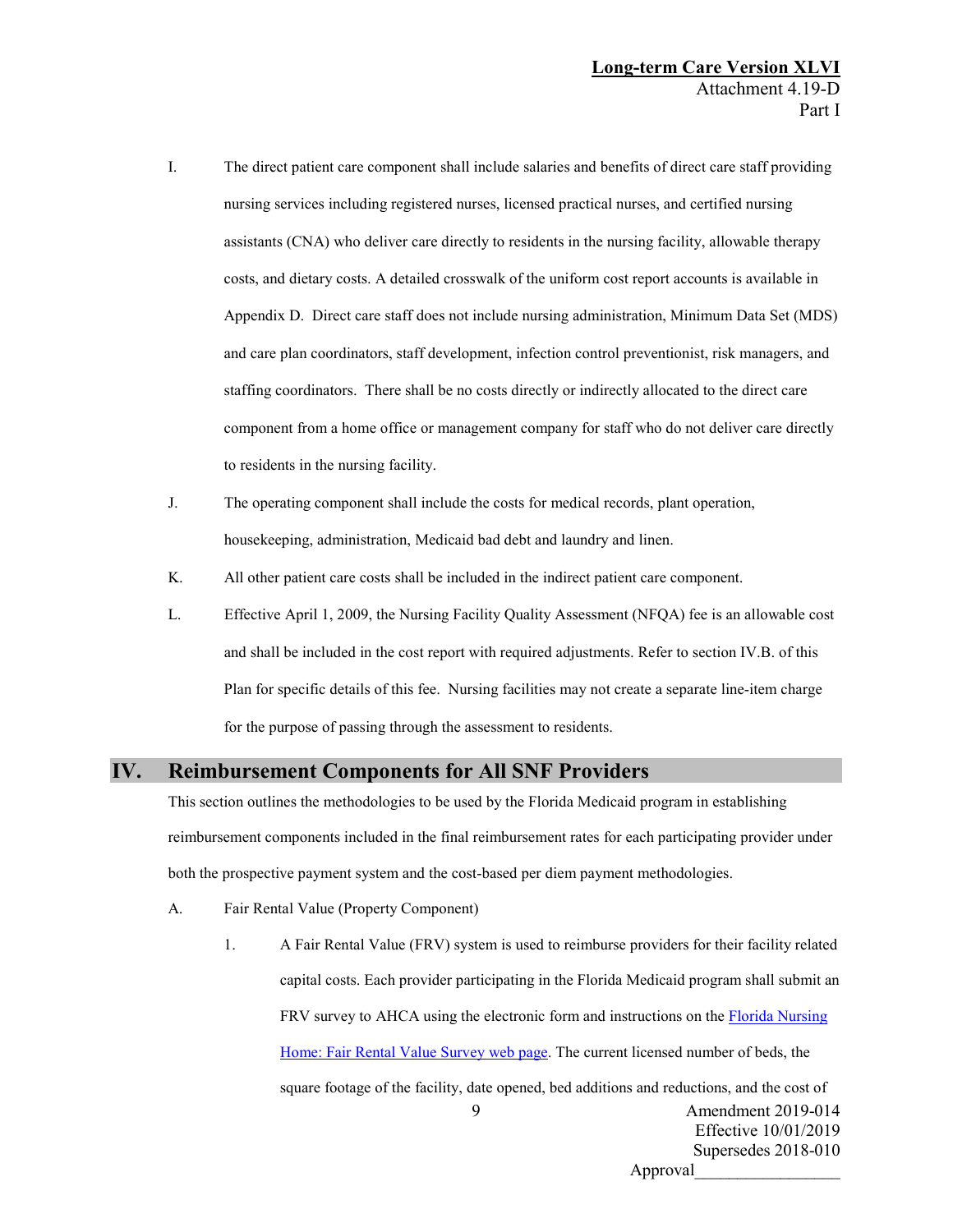renovations shall be included on the FRV survey. The most recent FRV survey received by April 30 of the year in which the rate period begins, or by the close of the next business day if April 30 falls on a weekend, will be used to calculate the FRV rate. Extensions will not be granted.

- a. If a provider fails to submit an FRV survey by April 30, no adjustments to building additions, replacements, renovations, or major improvement incurred by the provider since the most recent data submission will be used in the FRV calculation for the subsequent rate period.
- b. For a provider who has never submitted an FRV survey to AHCA, the FRV calculation will use the minimum square footage per bed as the facility square footage as outlined in [section 409.908, F.S.](http://www.leg.state.fl.us/statutes/index.cfm?App_mode=Display_Statute&Search_String=&URL=0400-0499/0409/Sections/0409.908.html) New providers who have not submitted data will have their FRV rate determined from information reported in the provider's budgeted cost report and/or additionally requested schedules.
- c. AHCA may perform desk reviews on the provider submitted survey data and amend the survey data based on the desk review results.

|                                     | <b>Components</b>                                                      | <b>Source</b>                                                                                                                                                                                                                     |  |
|-------------------------------------|------------------------------------------------------------------------|-----------------------------------------------------------------------------------------------------------------------------------------------------------------------------------------------------------------------------------|--|
| <b>RS Means</b><br><b>Parameter</b> | RS Means Cost per Square Foot                                          | The most recent Square Foot Costs with RSMeans Data, Gordian                                                                                                                                                                      |  |
|                                     | RS Means Location Factor Index                                         | Publication available on March 31 of the year in which the rate period                                                                                                                                                            |  |
|                                     | Means Historical Cost Index                                            | begins.                                                                                                                                                                                                                           |  |
|                                     | Square Feet Per Bed*                                                   |                                                                                                                                                                                                                                   |  |
|                                     | Number of Beds                                                         |                                                                                                                                                                                                                                   |  |
| <b>Facility</b>                     | Renovation amounts, bed<br>additions and year of project<br>completion | FRV Survey submitted in accordance with Section IV.A.1.                                                                                                                                                                           |  |
| <b>Information</b>                  | Facility Age in Years*                                                 | FRV Survey submitted in accordance with Section IV.A.1. and adjusted for<br>renovations and bed additionas as calculated in Section IV.A.3.                                                                                       |  |
|                                     | Occupancy*                                                             | Most recent Medicaid Nursing Home cost report submitted prior to the rate<br>setting acceptance cutoff date. For new facilities in their first year of<br>operation, that have not submitted an FRV Survey, the occupancy is 75%. |  |
| <b>Policy</b>                       | Land Percentage                                                        |                                                                                                                                                                                                                                   |  |
| <b>Parameters</b>                   | Equipment Cost per Bed                                                 | From section 409.908(2)(b)1.g., F.S.                                                                                                                                                                                              |  |

2. The Fair Rental Value rate is calculated as: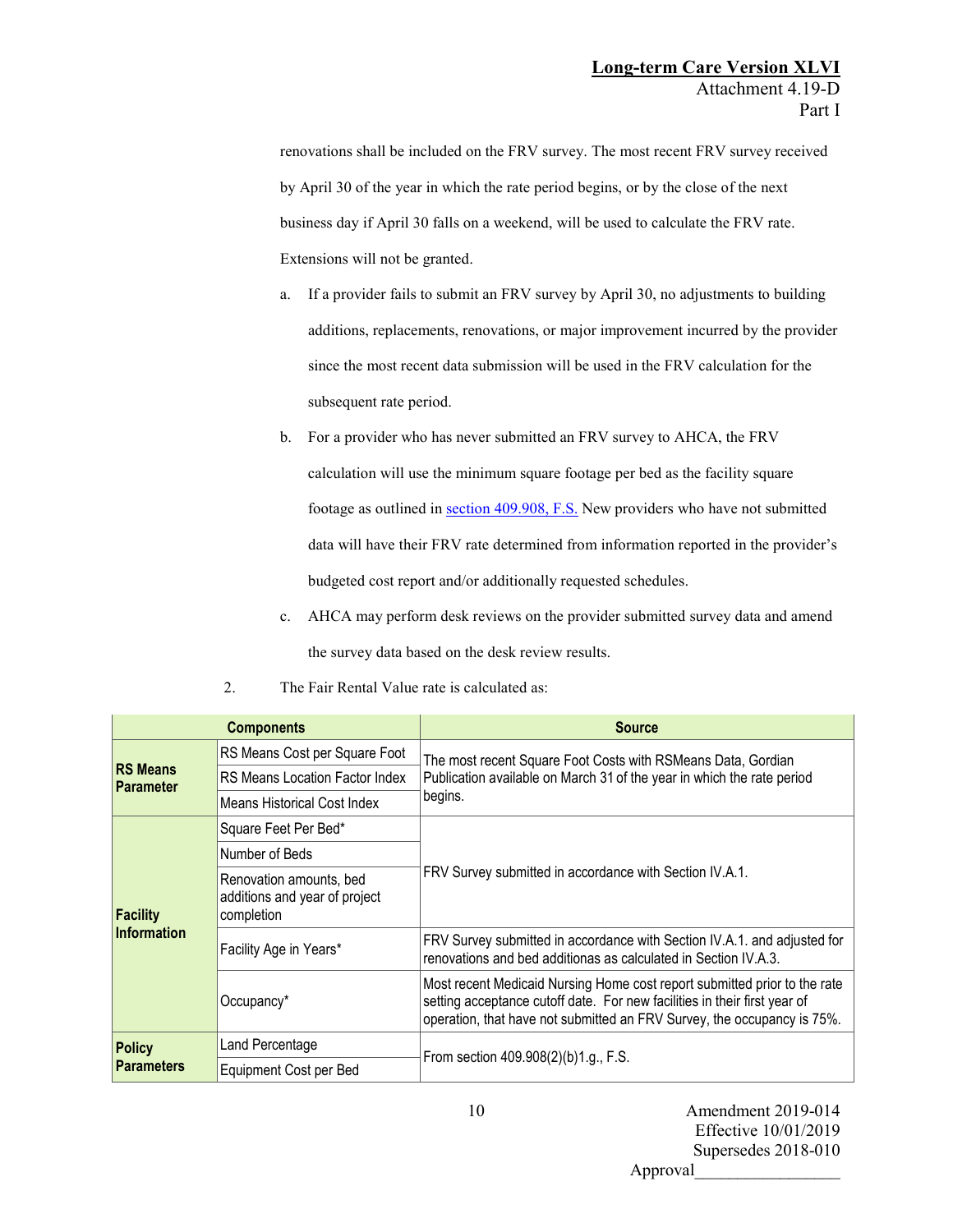**Long-term Care Version XLVI** Attachment 4.19-D

|                                       | <b>Depreciation Factor</b> |                                                                                         |
|---------------------------------------|----------------------------|-----------------------------------------------------------------------------------------|
|                                       | <b>Fair Rental Rate</b>    |                                                                                         |
|                                       | <b>Building Value</b>      | (RS Means Cost Per Square Foot) * (RS Means Location Factor) * (Square<br>Feet Per Bed) |
|                                       | Land Value                 | (Building Value) * (Land Percentage)                                                    |
|                                       | <b>Equipment Value</b>     | (Equipment Cost per Bed allowance)                                                      |
| <b>Calculation of</b><br>Rate Per Bed | Depreciation               | [(Building Value) + (Equipment Value)] * (Facility Age) * (Depreciation<br>Factor)      |
| Day                                   | <b>Fair Rental Value</b>   | (Building Value) + (Land Value) + (Equipment Value) – (Depreciation)                    |
|                                       | <b>FRV Reimbursement</b>   | (Fair Rental Value) * (Fair Rental Rate)                                                |
|                                       | Applicable Occupancy       | Greater of Facility Occupancy and Minimum Occupancy                                     |
|                                       | Occupancy Per Year Per Bed | (Applicable Occupancy) * (365.25)                                                       |
|                                       | <b>FRV Rate</b>            | (FRV Reimbursement) / (Occupancy Per Year Per Bed)                                      |

\*These parameters are subject to the maximum and/or minimum requirements of [section 409.908\(2\)\(b\)1.g., F.S.](http://www.leg.state.fl.us/statutes/index.cfm?App_mode=Display_Statute&Search_String=&URL=0400-0499/0409/Sections/0409.908.html)

3. A provider's age shall be adjusted for renovations that meet the minimum cost per bed as

described in section  $409.908(2)(b)1.g., F.S.$ 

For renovations that do not add beds, the calculation of adjusted age is:

| <b>Components</b>                                 | <b>Calculation</b>                                                                                                                 |                                                                                                          |  |
|---------------------------------------------------|------------------------------------------------------------------------------------------------------------------------------------|----------------------------------------------------------------------------------------------------------|--|
| <b>Replacement Cost Per</b><br><b>Bed</b>         | Building Value x                                                                                                                   | RS Means Historical Cost Index for Year of Renovation<br>RS Means Historical Cost Index for Current Year |  |
| <b>Accumulated</b><br><b>Depreciation Per Bed</b> | (Renovation Year – Base Year) * Replacement Cost Per Bed * Depreciation Factor                                                     |                                                                                                          |  |
| <b>New Bed Equivalent</b>                         | Renovation Amount / Accumulated Depreciation Per Bed                                                                               |                                                                                                          |  |
| <b>New Base Year</b>                              | (Current Number of Beds - New Bed Equivalent) * (Renovation Year - Base Year)<br>Renovation Year-<br><b>Current Number of Beds</b> |                                                                                                          |  |
| <b>Adjusted Age</b>                               | Rate Year - New Base Year                                                                                                          |                                                                                                          |  |

For renovations that do add beds, the calculation of adjusted age is:

| <b>Components</b>   | <b>Calculation</b>                                                                                                                                                     |
|---------------------|------------------------------------------------------------------------------------------------------------------------------------------------------------------------|
| <b>New Bed Age</b>  | Rate Year – Modification Year                                                                                                                                          |
| <b>Adjusted Age</b> | <b>Current Number of Beds</b><br>Number of Added Beds<br>× New Bed Age<br>$\cdot$ Facility Age $\vert + \vert$<br>New Total Number of Beds<br>New Total Number of Beds |

B. Nursing Facility Quality Assessment (NFQA)

Approval\_\_\_\_\_\_\_\_\_\_\_\_\_\_\_\_\_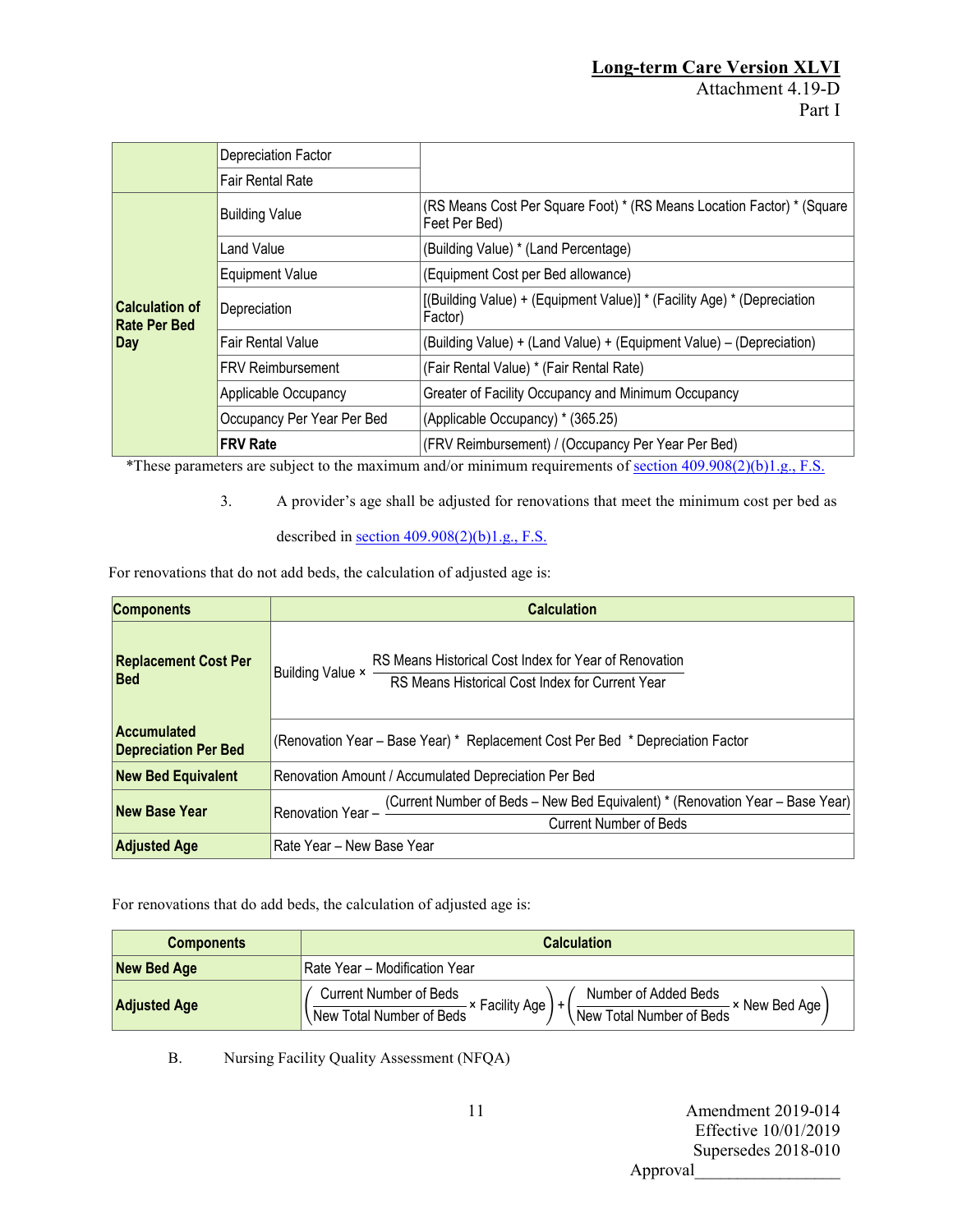Effective April 1, 2009 AHCA, in accordance wit[h section 409.9082, F.S.,](http://www.leg.state.fl.us/statutes/index.cfm?App_mode=Display_Statute&Search_String=&URL=0400-0499/0409/Sections/0409.908.html) shall implement methodologies revising reimbursement to nursing facilities that will create a pass-through of the Florida Medicaid share of the assessment, restore prior reductions as allowed, and provide for a quality incentive payment as a phase-in to a pricing model. The funding for reimbursement improvements is provided through the NFQA fee. The funds shall exclusively be for the following purposes and in the following order of priority:

- 1. To reimburse the Florida Medicaid share of the NFQA fee as a pass through. The per diem Florida Medicaid share of the NFQA is calculated as follows:
	- a. Total patient days minus Medicare and Medicare Advantage days is equal to total non-Medicare days.
	- b. The product of total non-Medicare days, NFQA rate and Florida Medicaid utilization to is equal to the total NFQA Florida Medicaid share.
	- c. Total NFQA Florida Medicaid share divided by Florida Medicaid days is equal to the per diem Florida Medicaid Share of the NFQA.
- 2. To increase each nursing facility's Florida Medicaid rate, an amount that restores the rate reductions effective on or after January 1, 2008. These reductions are listed in Appendix B.
- 3. To partially fund the quality incentive payment as described in section V.B. that accounts for the remainder of the total assessment not included in sections IV.B.1 through 2. The quality payment is calculated by taking total funds remaining after sections IV.B.1 through 2. Then, subtract budgeted administrative cost and funds required for Hospice rate cut restoration to equal total quality assessment funds remaining.

Each provider shall report monthly to AHCA its total number of resident days, exclusive of Medicare resident days, and remit an amount equal to the assessment rate times the reported number of days. Facilities are required to submit their assessment by the 20th day of the next succeeding calendar month.

C. Pass-Through Payments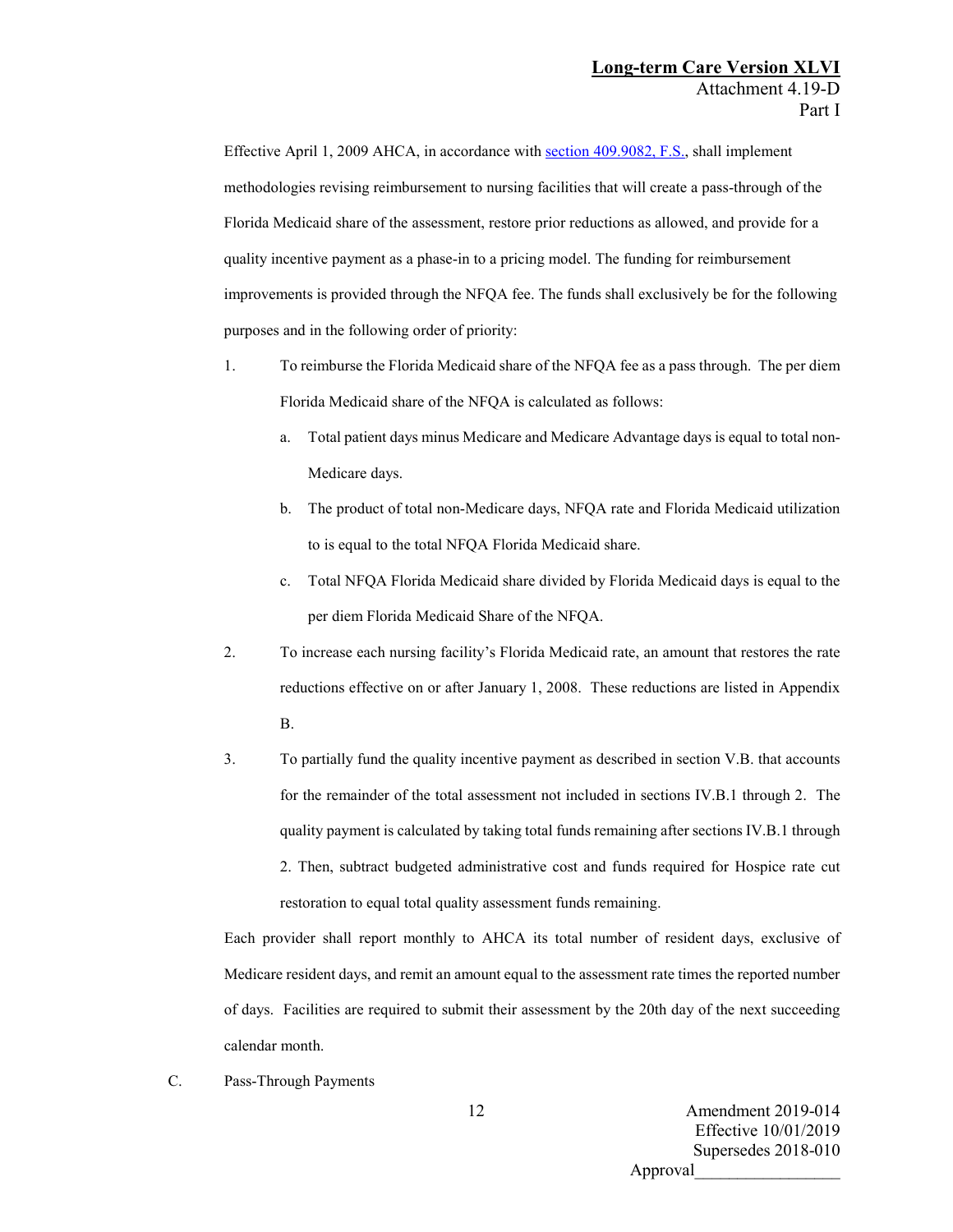Real Estate and Personal Property Taxes and Property Insurance shall each be reimbursed as a pass-through payment calculated as the total cost divided by the total patient days. The most current acceptable cost reports received by AHCA, Bureau of Medicaid Program Finance, Audit Services by the close of the business day on April 30 of each year, or by the close of the next business day if April 30 falls on a weekend shall be used for the pass-through calculation components. For new facilities, the pass-through components shall be determined from information reported in the provider's budgeted cost report and/or additionally requested schedules.

D. Cost Settlement

Providers will not be subject to a retrospective cost settlement.

E. Emergency Payments

AHCA may establish a methodology to reimburse providers in the event of a governor proclaimed state emergency when funding is appropriated by the legislature for that purpose.

## **V. Prospective Payment System**

Effective October 1, 2018 a prospective payment methodology shall be implemented for rate setting purposes. This section outlines the methodology used in establishing the reimbursement components for the SNF providers participating in the prospective payment system.

A. Operating, Direct, and Indirect Patient Care Components

Beginning October 1, 2018 separate medians and standardized prices shall be calculated for each patient care subcomponent (operating, direct patient care, and indirect patient care) based on the most recent cost reports received by the rate setting acceptance cut-off date for the September 2016 rate setting, per [section 409.908\(2\)\(b\)1., F.S.](http://www.leg.state.fl.us/statutes/index.cfm?App_mode=Display_Statute&Search_String=&URL=0400-0499/0409/Sections/0409.908.html) For providers with no actual cost report used for the September 1, 2016 rate period as a result of a change of ownership, the previous provider's cost report used for the September 1, 2016 rate period will be used. New facilities shall receive the standardized price for the direct, indirect, and operating components of the per diem equal to the standardized price for their respective peer groups, without the per diem floor, until an audited cost report is received by AHCA prior to the rate setting acceptance cut-off date. Beginning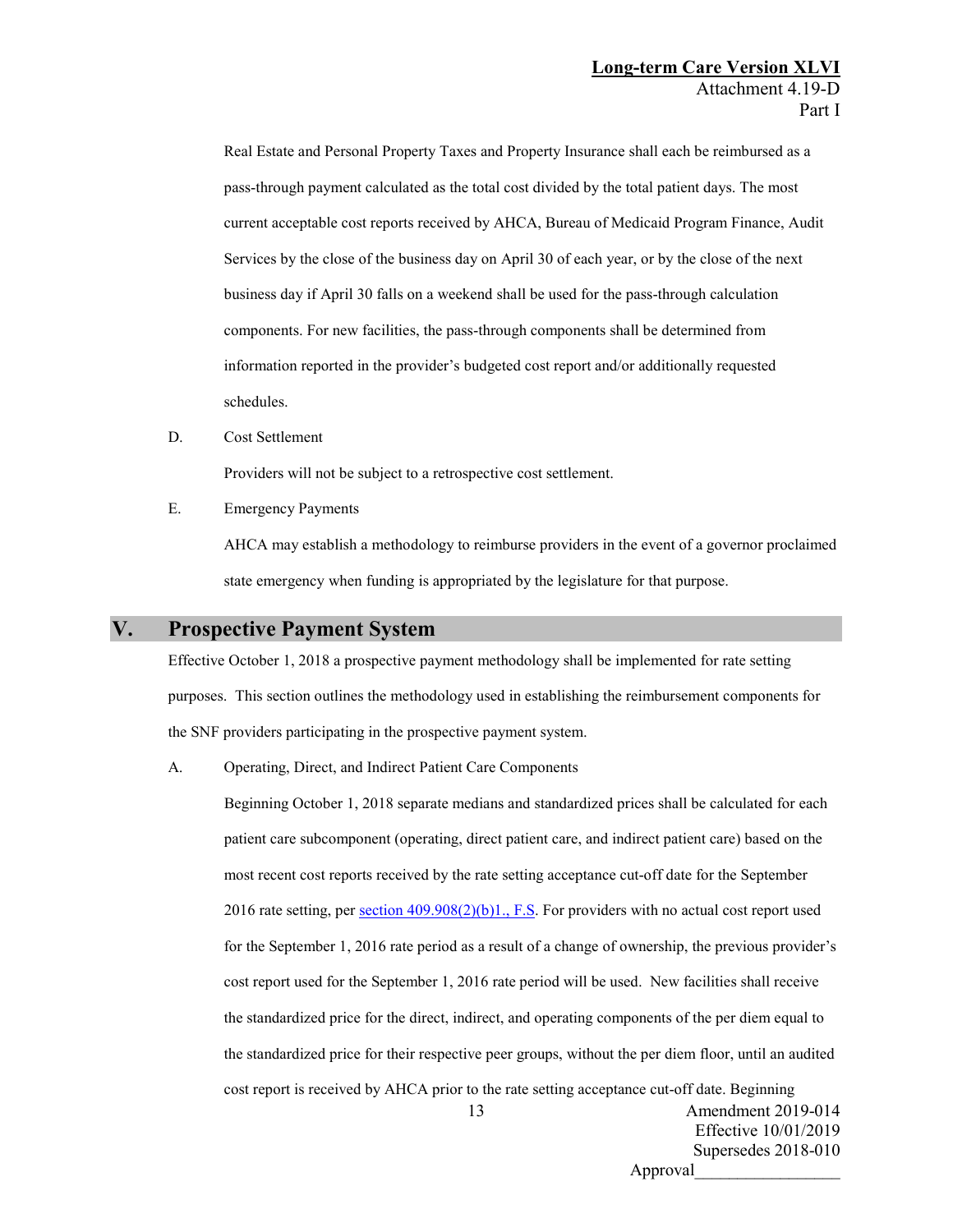October 1, 2021, and every  $4<sup>th</sup>$  subsequent year updated medians, standardized prices, and floors shall be based on the most recently audited cost reports finalized prior to April 30 of the rebase year.

- 1. Each nursing home provider shall be classified into one of two provider peer groups as defined in [section 409.908\(2\)\(b\)1.a., F.S.](http://www.leg.state.fl.us/statutes/index.cfm?App_mode=Display_Statute&Search_String=&URL=0400-0499/0409/Sections/0409.908.html)
- 2. AHCA shall determine standardized per diem values for each component within each peer group using the following process:
	- a. Calculate provider specific cost per diems separately for the direct, indirect, and operating components by dividing the components' allowable costs by the total number of Florida Medicaid patient days from the cost report.
	- b. Adjust a provider's operating, direct care, and indirect care per diem costs that resulted from section V.A.2.a. for the effects of inflation by multiplying these per diem costs by the fraction:

| Florida Nursing Facility Cost Inflation<br>Index at midpoint of prospective rate period $\div$ Index at midpoint of provider's cost report |
|--------------------------------------------------------------------------------------------------------------------------------------------|
| period                                                                                                                                     |
|                                                                                                                                            |

c. The calculation of the Florida Nursing Facility Cost Inflation Index is displayed in

Appendix A. Calculate the medians from the provider-specific values for each peer group and component using the inflated per diems calculated in section V.A.2.b.

- d. Calculate the standardized price for the direct, indirect, and operating components of the per diem as a percentage of the median costs for providers within each peer group as defined in section  $409.908(2)(b)1.b., F.S.$
- e. Calculate the floor per diem for the direct and indirect components by multiplying the standardized price as calculated in section V.A.2.d. by the floor percentage as defined in  $\frac{\text{section } 409.908(2)(b)1.c.}{h}$  F.S.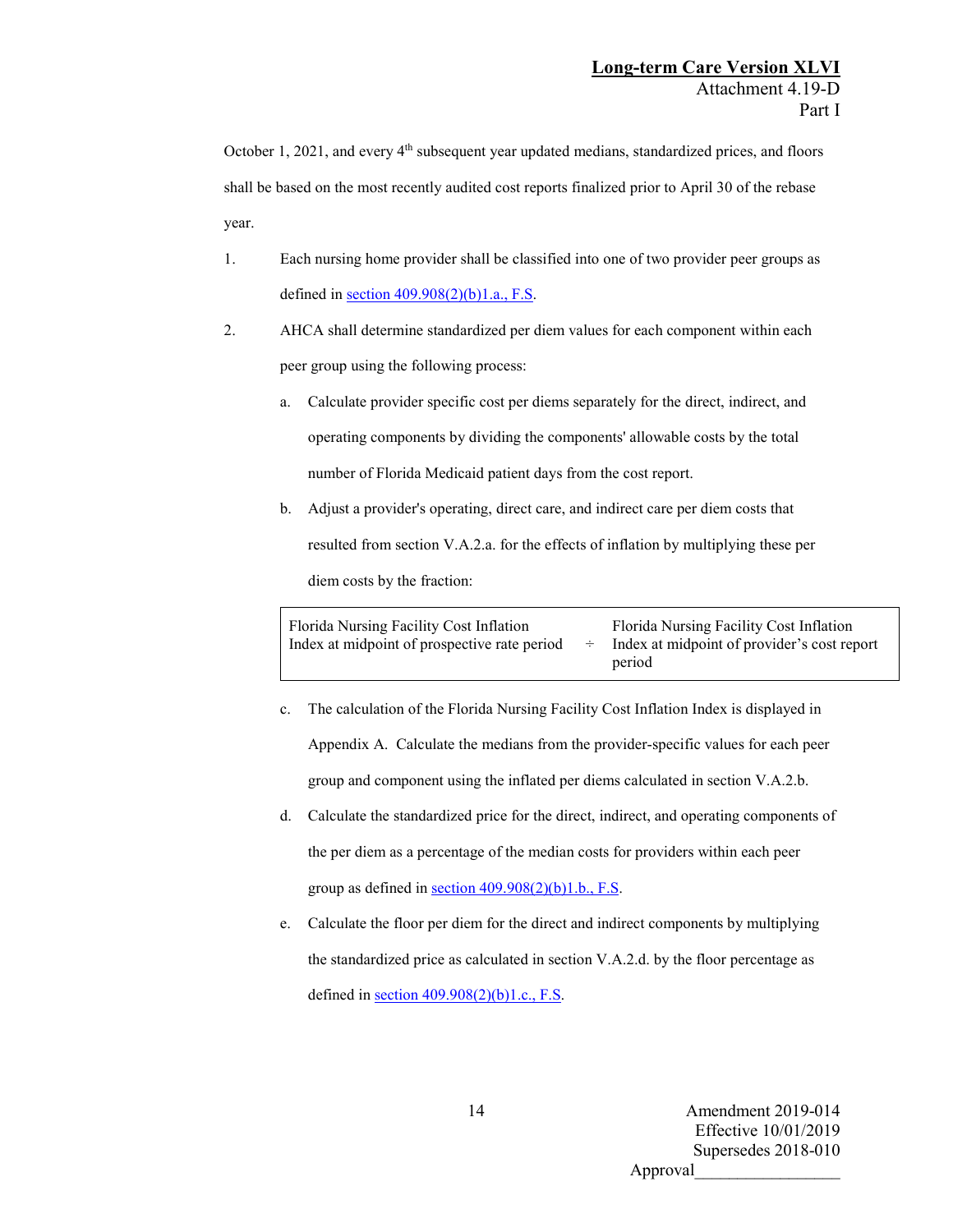- f. For each component, providers will be reimbursed the standardized price defined for their peer group if their individual per diem as calculated in section V.A.2.b. is above the floor as calculated in section V.A.2.e.
- g. If a provider's per diem as calculated in section V.A.2.b. is below the floor, their component per diem is calculated as follows:

 $Floor$  Adjustment =  $Floor$  Per Diem – Inflated Per Diem Cost  $Per$  Diem = Standardized Price  $-$  Floor Adjustment

B. Quality Incentive Component

The prospective payment system includes a quality incentive add-on component consisting of process, outcome, structural and credentialing measures. For each measure, a provider is awarded points. The points are adjusted based on provider total Medicaid patient days and the resulting adjusted point value is used to determine a provider's portion of Quality Incentive funds. The quality measure percentiles will be recalculated during rebase years. During non rebase years the quality measure percentiles will be frozen. For new facilities, quality incentive payments will be applied at a value equal to the  $50<sup>th</sup>$  percentile quality score for Florida Medicaid providers included in the prospective payment methodology. A New Facility is a provider who does not have data available to calculate quality scores available for all measures.

1. Process Measures

For each process measure, each provider will be ranked and points will be awarded based on the percentile in which the provider scores in relation to other Florida Medicaid providers included in the prospective payment methodology. For each rate period, the process measures will be calculated using the most recent four quarter average from the [MDS Quality Measures](https://data.medicare.gov/data/nursing-home-compare) from the [Nursing Home Compare](https://data.medicare.gov/data/nursing-home-compare) datasets provided by the Centers for Medicare and Medicaid Services as of May 31 of the year in which the rate period begins.

a. Percentage of long-stay residents assessed and appropriately given the seasonal influenza vaccine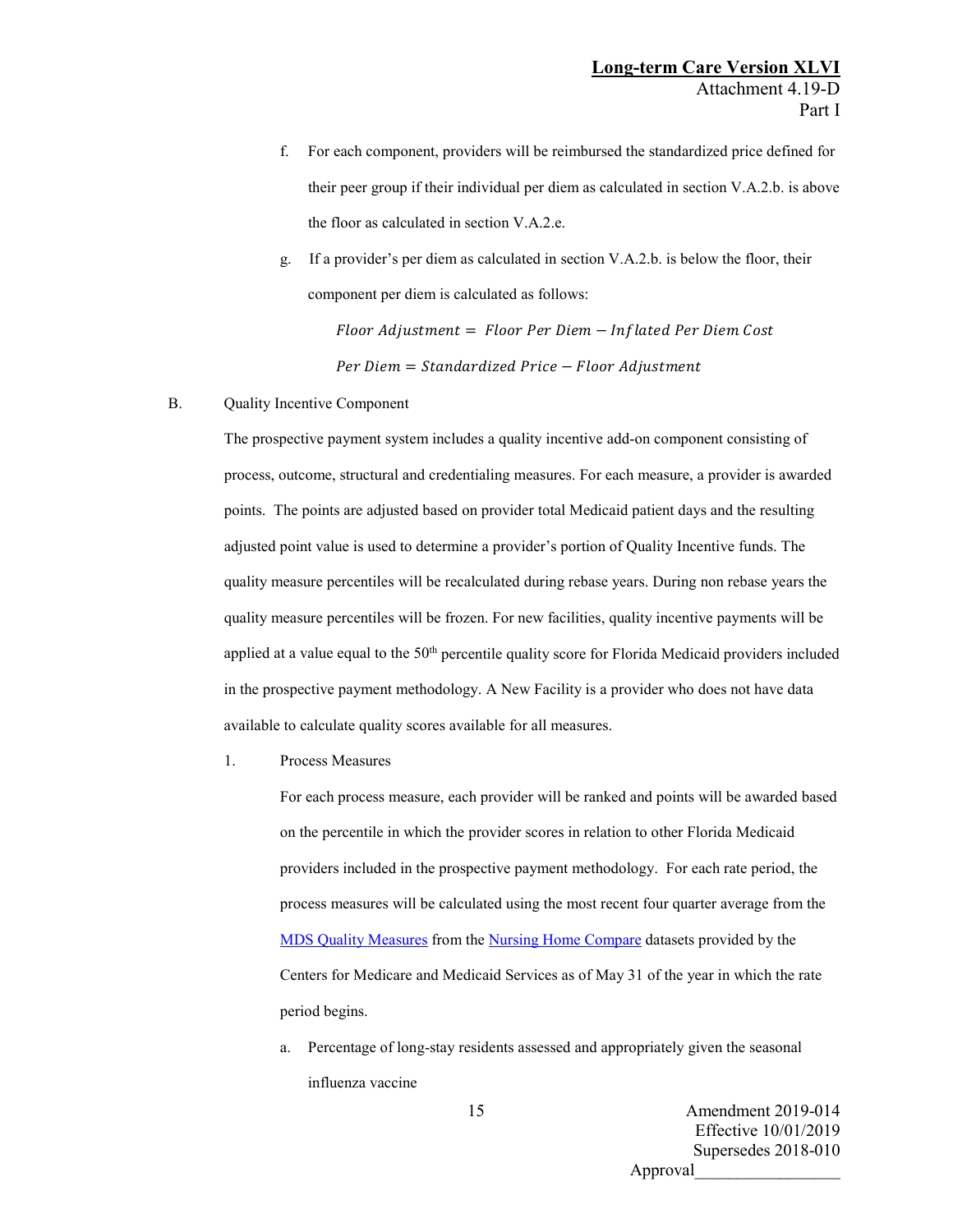- b. Percentage of long-stay residents who received an antipsychotic medication
- c. Percentage of long-stay residents who were physically restrained
- 2. Outcome Measures

For each outcome measure, each provider will be ranked and points will be awarded based on the percentile in which the provider scores in relation to other Florida Medicaid providers included in the prospective payment methodology. For each rate period, the outcome measures will be calculated using the most recent four quarter average from the [MDS Quality Measures](https://data.medicare.gov/data/nursing-home-compare) from the [Nursing Home Compare](https://data.medicare.gov/data/nursing-home-compare) datasets provided by the Centers for Medicare and Medicaid Services as of May 31 of the year in which the rate period begins.

- a. Percentage of long-stay residents with a urinary tract infection
- b. Percentage of high risk long-stay residents with pressure ulcers

i. Effective October 1, 2018 CMS changed the pressure ulcer measure from code 403 to 453.

ii. At the October 1, 2019 rate setting period a 3 quarter average of 2018 data was used to calculate the quality incentive score.

iii. For the October 1, 2020 rate setting period the quality measure percentile for pressure ulcers will be recalculated. Half points for year over year improvement will not will be awarded.

- c. Percentage of long-stay residents experiencing one or more falls with major injury
- d. Percentage of low risk long-stay residents who lose control of their bowels or bladder
- e. Percentage of long-stay residents whose need for help with daily activities has increased
- 3. Structural Measures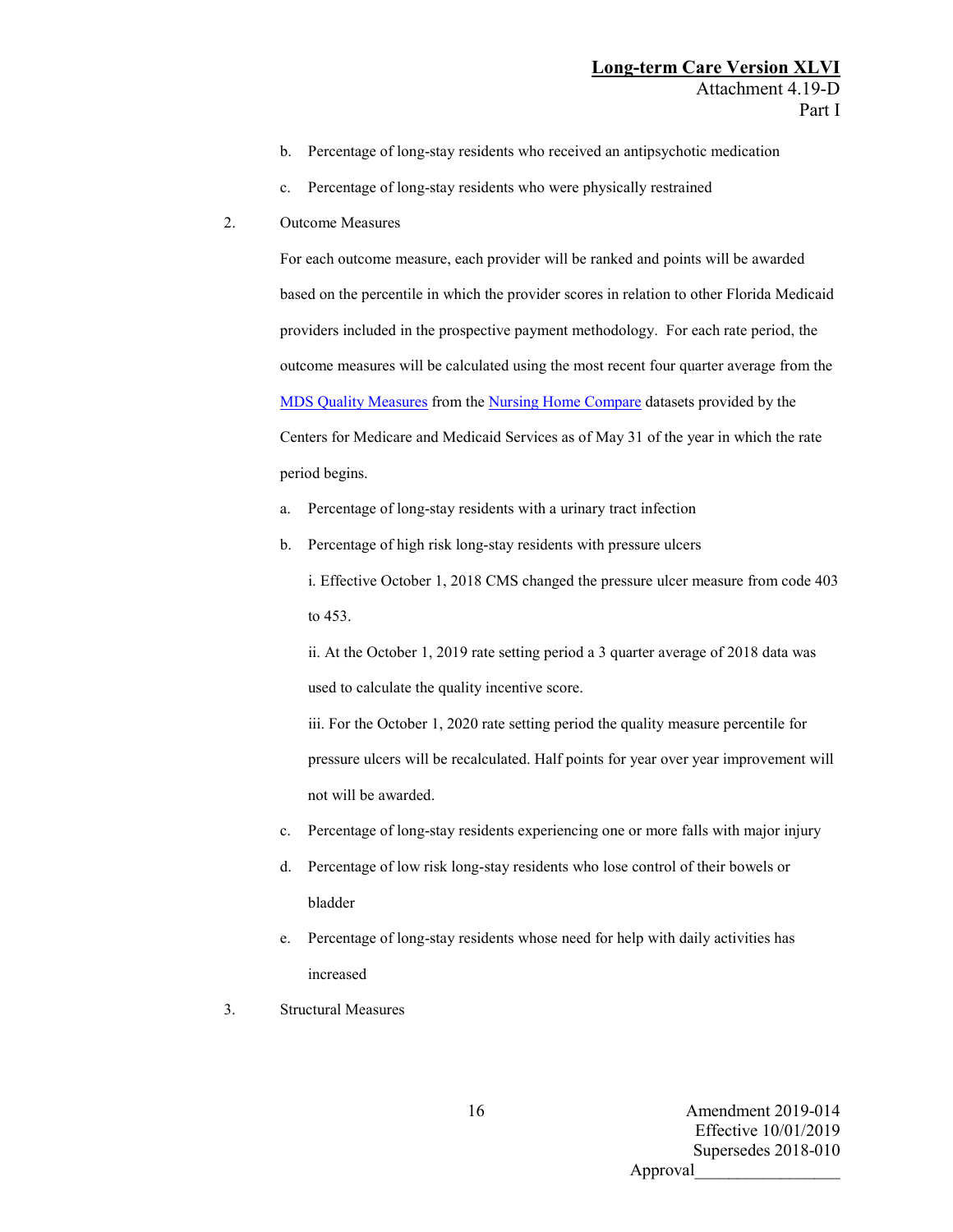For each structural measure, each provider will be ranked and points will be awarded based on the percentile in which the provider scores in relation to other Florida Medicaid providers included in the prospective payment methodology.

a. Hours of licensed nursing (RN, LPN) and CNA staffing

The licensed nursing and CNA staffing measure will be calculated using the total combined RN, LPN, and CNA productive hours per patient day as reported in the most recent Medicaid cost report submitted prior to the cost report cutoff date. For a new provider with no cost history resulting from a change of ownership or operator, the measure will be calculated using the prior provider's cost report submitted prior to the rate setting acceptance cutoff date.

b. Employees of social work and activities staff

The employees of social work and activities staff measure will be calculated using the total number of qualified activities professionals and qualified social workers, including therapeutic recreation specialists employed by the provider on a full time basis, part time basis, or under contract to a provider per resident day. As of May 31, 2019, the most recent one year average will be collected from the published CMS [Facility Staffing Payroll-Based Journal data](https://data.cms.gov/browse?category=Special+Programs%2FInitiatives+-+Long+Term+Care+Facility+Staffing+Payroll-Based+Journal) as of May 31 of the year in which the rate period begins. This data will be evaluated on a per resident day basis.

- 4. Credential Measures
	- a. CMS 5 Star Rating

For the CMS 5 Star Rating, providers will be awarded points based on their rating. For each rate period, the CMS 5 Star Rating Measure will be calculated using the most recent overall rating from the Star Ratings dataset from the Nursing Home [Compare](https://data.medicare.gov/data/nursing-home-compare) datasets provided by the Centers for Medicare and Medicaid Services as of May 31 of the year in which the rate period begins.

b. Providers will be awarded points if they qualify for at least one of the following three certifications/accreditations: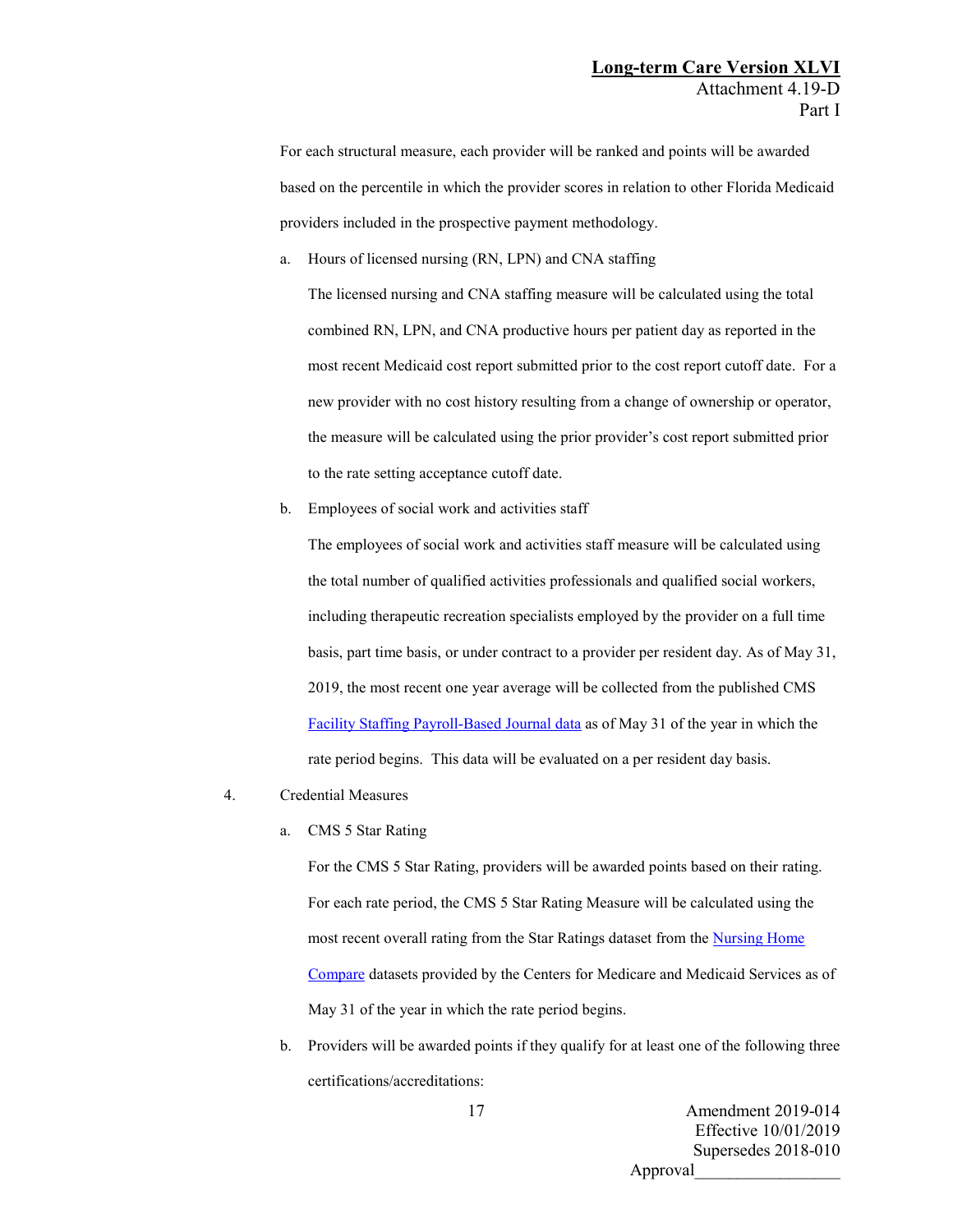i. Nursing Home Gold Seal Award

For each rate period, the [Nursing Home Gold Seal Award](http://ahca.myflorida.com/MCHQ/Health_Facility_Regulation/Long_Term_Care/GovernorPanel/GPELTC.shtml) measure will be calculated using the licensees with the Gold Seal designation as of May 31 of the year in which the rate period begins.

ii. Joint Commission Accreditation

For each rate period, the [Joint Commission Accreditation](https://www.qualitycheck.org/) measure will be calculated using the providers with accreditation as of May 31 of the year in which the rate period begins.

- iii. American Health Care Association (AHCA) National Quality Award For each rate period, the [AHCA National Quality Award](https://www.ahcancal.org/quality_improvement/quality_award/Pages/default.aspx) measure will be calculated and points will be awarded for providers achieving the gold or silver level award as of May 31 of the year in which the rate period begins.
- 5. Quality Incentive Add-on Calculations
	- a. Quality Measure Percentiles are calculated each rebase rate semester. Points are

awarded to a provider for each quality measure using the following criteria:

| <b>Process Measures</b>                   | 0.5 Points                                                                                            | 1 Point                              | 2 Points                             | 3 Points                             | <b>Max</b><br><b>Points</b><br>Per<br><b>Provider</b>  |
|-------------------------------------------|-------------------------------------------------------------------------------------------------------|--------------------------------------|--------------------------------------|--------------------------------------|--------------------------------------------------------|
| <b>Flu Vaccine</b>                        | 20% year-over-year improvement.                                                                       | Above 50 <sup>th</sup><br>Percentile | Above 75 <sup>th</sup><br>Percentile | Above 90 <sup>th</sup><br>Percentile | 3                                                      |
| Antipsychotic                             | Improvement is calculated as the<br>change from the year preceding<br>the current year to the current | Below 50 <sup>th</sup><br>Percentile | Below 25 <sup>th</sup><br>Percentile | Below 10 <sup>th</sup><br>Percentile | 3                                                      |
| <b>Restrained</b>                         | year measurement.                                                                                     | Below 50 <sup>th</sup><br>Percentile | Below 25 <sup>th</sup><br>Percentile | Below 10 <sup>th</sup><br>Percentile | 3                                                      |
| <b>Outcome Measures</b>                   | 0.5 Points                                                                                            | 1 Point                              | 2 Points                             | 3 Points                             | <b>Max</b><br><b>Points</b><br>Per<br><b>Provider</b>  |
| <b>Urinary Tract</b><br><b>Infections</b> |                                                                                                       | Below 50 <sup>th</sup><br>Percentile | Below 25 <sup>th</sup><br>Percentile | Below 10 <sup>th</sup><br>Percentile | 3                                                      |
| <b>Pressure Ulcers</b>                    | 20% year-over-year improvement.                                                                       | Below 50 <sup>th</sup><br>Percentile | Below 25 <sup>th</sup><br>Percentile | Below 10 <sup>th</sup><br>Percentile | 3                                                      |
| <b>Falls</b>                              | Improvement is calculated as the<br>change from the year preceding<br>the current year to the current | Below 50 <sup>th</sup><br>Percentile | Below 25 <sup>th</sup><br>Percentile | Below 10th<br>Percentile             | 3                                                      |
| Incontinence                              | year measurement.                                                                                     | Below 50 <sup>th</sup><br>Percentile | Below 25 <sup>th</sup><br>Percentile | Below 10 <sup>th</sup><br>Percentile | 3                                                      |
| <b>Activities of Daily</b><br>Living      |                                                                                                       | Below 50 <sup>th</sup><br>Percentile | Below 25 <sup>th</sup><br>Percentile | Below 10 <sup>th</sup><br>Percentile | 3                                                      |
| <b>Structure Measures</b>                 | <b>No Points Awarded To Those</b><br><b>Under Median</b>                                              | 1 Point                              | 2 Points                             | <b>3 Points</b>                      | <b>Max</b><br><b>Points</b><br>Per.<br><b>Provider</b> |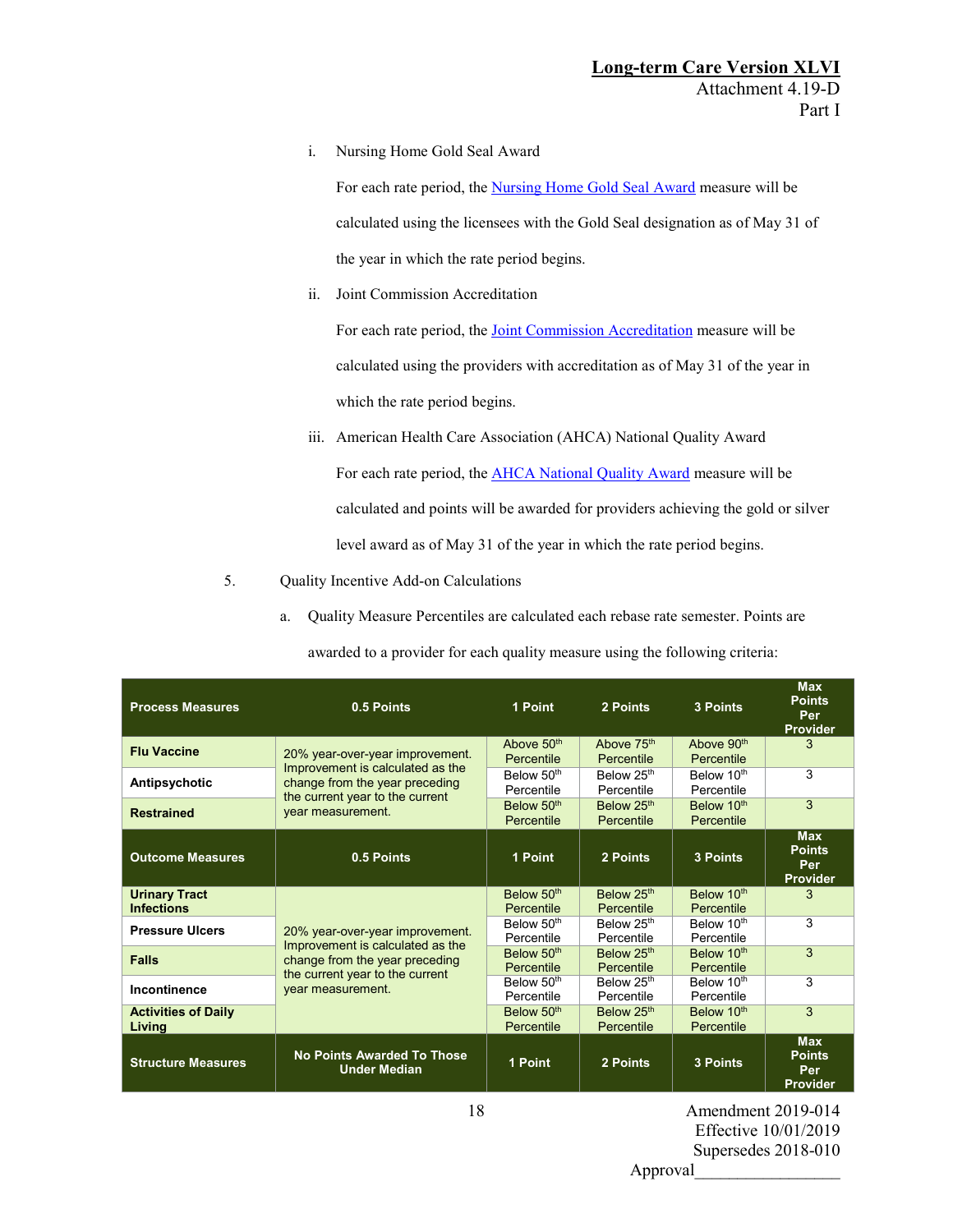# **Long-term Care Version XLVI**

Attachment 4.19-D

Part I

| <b>Combined Direct Care</b><br>Staffing (RN, LPN,<br>CNA) | N/A                                                                | Above 50 <sup>th</sup><br>Percentile | Above 75 <sup>th</sup><br>Percentile | Above 90 <sup>th</sup><br>Percentile | 3                                                            |
|-----------------------------------------------------------|--------------------------------------------------------------------|--------------------------------------|--------------------------------------|--------------------------------------|--------------------------------------------------------------|
| Social Work and<br><b>Activity Staff</b>                  | N/A                                                                | Above 50 <sup>th</sup><br>Percentile | Above 75 <sup>th</sup><br>Percentile | Above 90 <sup>th</sup><br>Percentile | 3                                                            |
| <b>Credentials</b>                                        |                                                                    | 1 Point                              | <b>3 Points</b>                      | <b>5 Points</b>                      | <b>Max</b><br><b>Points</b><br><b>Per</b><br><b>Provider</b> |
| <b>CMS 5 Star Rating</b>                                  | N/A                                                                | 3 Stars                              | 4 Stars                              | 5 Stars                              | 5                                                            |
| <b>Florida Gold Seal</b>                                  |                                                                    | N/A                                  | N/A                                  | Awarded                              |                                                              |
| Joint Commission<br><b>Accreditation</b>                  | A total of five points is awarded<br>if one or more of these three | N/A                                  | N/A                                  | Awarded                              | 5                                                            |
| <b>AHCA National Quality</b><br>Award                     | accreditations are attained.                                       | N/A                                  | N/A                                  | Silver or Gold<br>Award              |                                                              |
|                                                           |                                                                    |                                      |                                      |                                      |                                                              |
| <b>Total Quality Points</b><br><b>Possible</b>            |                                                                    |                                      |                                      |                                      | 40                                                           |

- b. Half points for year-over-year improvement are only awarded to providers who do not meet the criteria to earn 1-3 points within the measure.
- c. The total quality budget and the quality score threshold are outlined in [section](http://www.leg.state.fl.us/statutes/index.cfm?App_mode=Display_Statute&Search_String=&URL=0400-0499/0409/Sections/0409.908.html)   $409.908(2)(b)1$ ., F.S. Providers must have a quality score of at least the quality score threshold to qualify for a quality incentive payment.
- d. The weighted provider score for each qualifying provider is calculated by multiplying the provider quality points by the number of annualized Medicaid days as reported in the most recent cost report received by AHCA by the rate setting acceptance cut-off date. The payment per quality point is established by dividing the total quality budget by the sum of all weighted provider scores. The per diem quality incentive component is calculated by multiplying a provider's weighted quality score by the payment per quality point.
- C. Add-ons
	- 1. Ventilator Supplemental Payment

Providers shall receive a ventilator supplemental payment of \$200 per Medicaid patient day as described in [section 409.908\(2\)\(b\)1.h., F.S.](http://www.leg.state.fl.us/statutes/index.cfm?App_mode=Display_Statute&Search_String=&URL=0400-0499/0409/Sections/0409.908.html) Effective October 1, 2018, provider submitted data and claims data with diagnosis code Z99.11, dependence on respirator (ventilator) status, with dates of service in the prior calendar year will be used to calculate the ventilator supplemental payment. Effective October 1, 2019, claims data with

19 Amendment 2019-014 Effective 10/01/2019 Supersedes 2018-010 Approval\_\_\_\_\_\_\_\_\_\_\_\_\_\_\_\_\_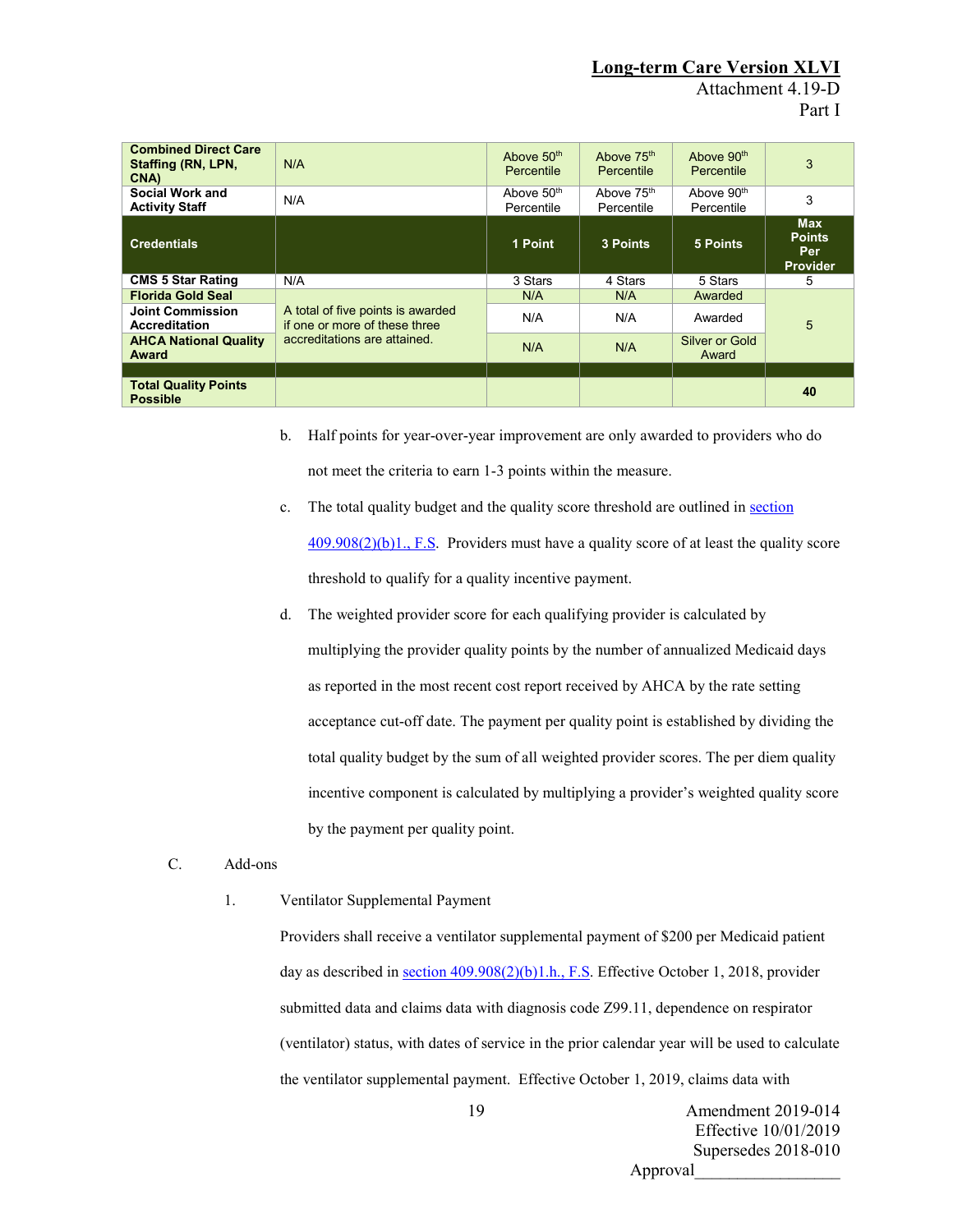diagnosis code Z99.11, dependence on respirator (ventilator) status, with dates of service in the prior calendar year will be used to calculate the ventilator supplemental payment.

2. High Medicaid Utilization and High Direct Patient Care

Providers who meet the minimum Medicaid utilization and staffing criteria outlined in [section 409.908\(2\)\(b\)6, F.S.](http://www.leg.state.fl.us/statutes/index.cfm?App_mode=Display_Statute&Search_String=&URL=0400-0499/0409/Sections/0409.908.html) may receive the High Medicaid Utilization and High Direct Patient Care add-on. If a provider's prospective payment per diem rate is lower than their per diem rate effective September 1, 2016, they shall receive the lesser of a \$20 per diem increase or a per diem increase sufficient to set their rate equal to their September 1, 2016 rate. Providers with rates at or above the September 1, 2016 per diem rate do not qualify for this add-on.

D. Budget Neutrality

Budget Neutrality multipliers shall be incorporated into the prospective payment system to ensure that total reimbursement is as required through the General Appropriations Act.

### E. Rate Calculation

1. Compute the total prospective payment system per diem for a provider as the sum of:

- a. The sum of the direct patient care, indirect patient care, and operating components established in section V.A.
- b. The quality incentive component established in section V.B.
- c. The add-ons established in section V.C.
- d. The reimbursement components for all providers established in section IV.
- e. Apply the budget neutrality multipliers as established in section V.D.
- F. Transition

Beginning October 1, 2018 AHCA shall reimburse providers the greater of their cost-based rate effective September 1, 2016, hereinafter referred to as "hold harmless rate", or their prospective payment rate.

1. The hold harmless rate will be the most current rate published to AHCA's web page with a September 1, 2016 effective date on May 31 for the subsequent rate period.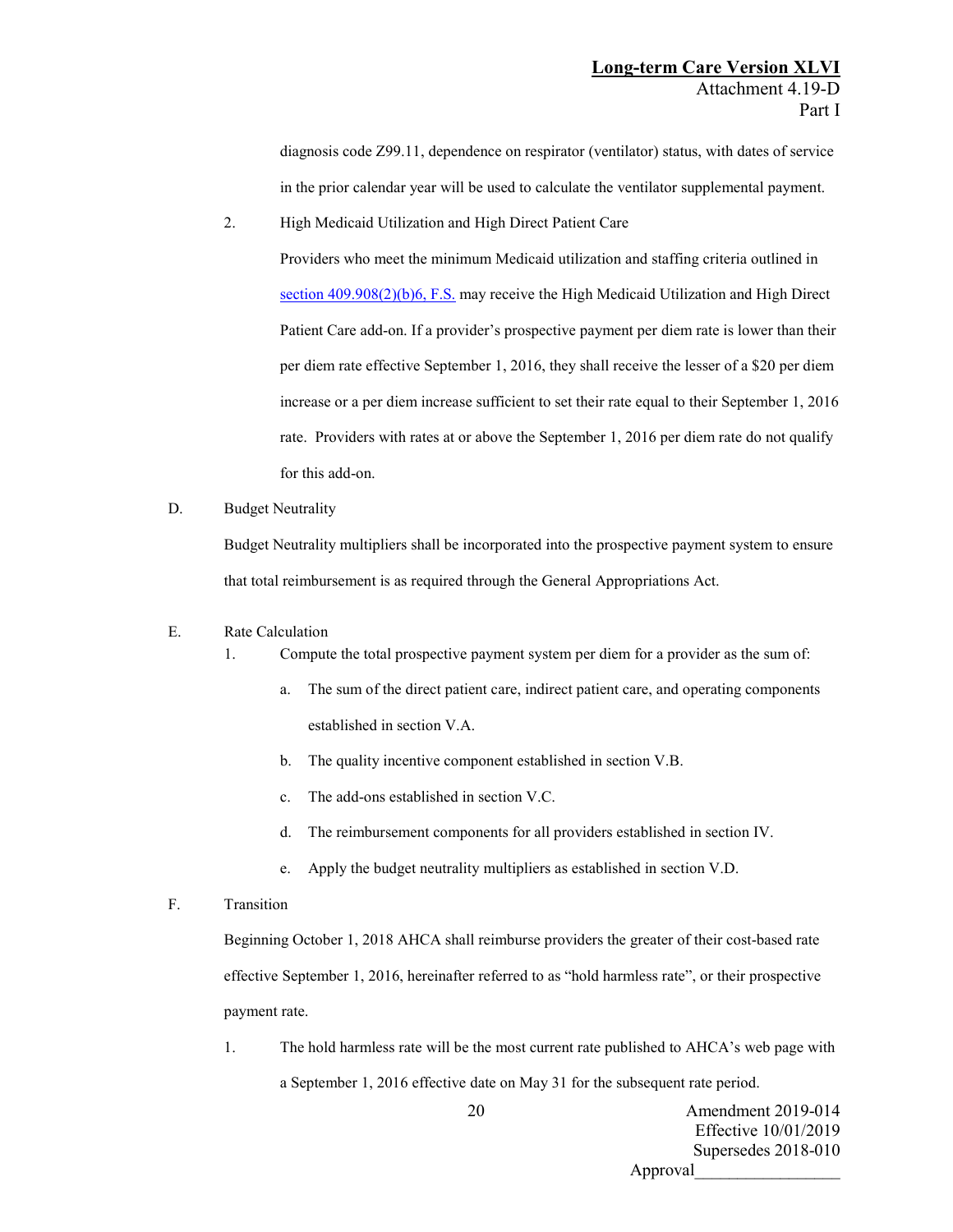- 2. For providers with no published rate effective September 1, 2016, the hold harmless rate will be the prior provider's most current rate published to AHCA's web page with a September 1, 2016 effective date on May 31 for the subsequent rate period.
- 3. New facilities that began operation after September 1, 2016 will not qualify for the transition payment and will receive their prospective payment rate.

## **VI. Methodology for Providers Exempt from Prospective Payment System**

Exempt providers defined i[n section 409.908\(2\)\(b\)8, F.S.](http://www.leg.state.fl.us/statutes/index.cfm?App_mode=Display_Statute&Search_String=&URL=0400-0499/0409/Sections/0409.908.html) shall remain on a cost-based system. The following outlines the reimbursement rate components for exempt providers with the inclusion of the aforementioned reimbursement components in section IV.

- A. Exempt Facilities
	- 1. Pediatric, facilities operated by the Florida Department of Veterans Affairs, and government-operated facilities are exempt from reimbursement under the prospective payment methodology.
		- a. Pediatric facilities are those facilities with licensed pediatric beds. For providers that have both licensed pediatric beds and community or sheltered beds, only the costs associated with the pediatric population are exempt from the prospective payment system. See section I.J. for the cost reporting requirements.
	- 2. In the event of a change of ownership, exempt providers shall receive the prior provider's rate for the current rate year. New exempt facility rates shall be calculated based on the submitted budgeted cost report and any additionally requested schedules.
- B. Operating Costs, Direct Care Costs, and Indirect Costs To set reimbursement per diems and ceilings, AHCA shall:
	- 1. Review and adjust each provider's cost report referred to in section I.A. to reflect the result of desk or on-site audits, if available. The most current cost reports received by AHCA, Bureau of Medicaid Program Finance, Audit Services by the close of the business day on April 30 of each year, or by the close of the next business day if April 30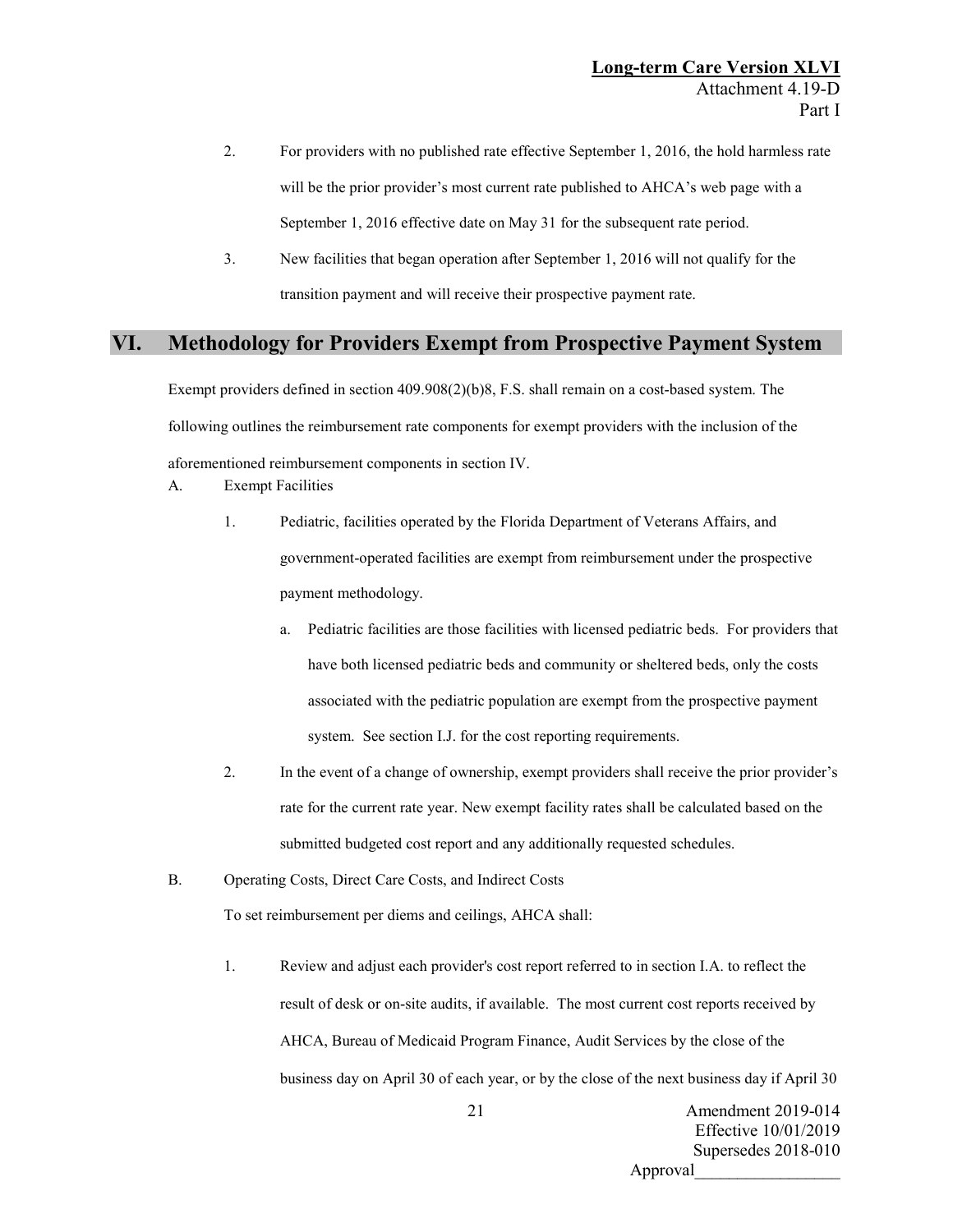fall on a weekend, shall be used to establish the operating, direct care, and indirect care per diems as well as ceilings.

- 2. Reduce a provider's general routine operating costs if they are in excess of the limitations established in [42 CFR 413.30.](https://www.govinfo.gov/content/pkg/CFR-2018-title42-vol2/pdf/CFR-2018-title42-vol2-sec413-30.pdfhttps:/www.govinfo.gov/content/pkg/CFR-2018-title42-vol2/pdf/CFR-2018-title42-vol2-sec413-30.pdf)
- 3. Determine allowable Florida Medicaid operating costs, direct care costs, and indirect care costs as defined in [section 409.908\(2\)\(b\)2.](http://www.leg.state.fl.us/statutes/index.cfm?App_mode=Display_Statute&Search_String=&URL=0400-0499/0409/Sections/0409.908.html) and 3., F.S. A detailed crosswalk of the uniform cost report accounts is available in Appendix D.
- 4. Calculate per diems for each of the three cost components listed in section 3. by dividing the components' costs by the total number of Florida Medicaid patient days from the cost report.
- 5. Adjust a provider's operating, direct care, and indirect care per diem costs that resulted from section 4 for the effects of inflation by multiplying these per diem costs by the fraction:

| Florida Nursing Facility Cost Inflation                                                         | Florida Nursing Facility Cost Inflation |
|-------------------------------------------------------------------------------------------------|-----------------------------------------|
| Index at midpoint of prospective rate period $\div$ Index at midpoint of provider's cost report |                                         |
|                                                                                                 | period                                  |

The calculation of the Florida Nursing Facility Cost Inflation Index is displayed in Appendix A.

## C. Ceilings

1. Ceilings shall be determined prospectively and shall be effective on the first day of the rate period. The most current finalized audited cost reports received by AHCA, Bureau of Medicaid Program Finance, Audit Services by the close of the business day on April 30 of each year, or by the close of the next business day if April 30 falls on a weekend, and the provider's most recent reimbursement rates shall be used to establish the operating, direct care, and indirect care ceilings.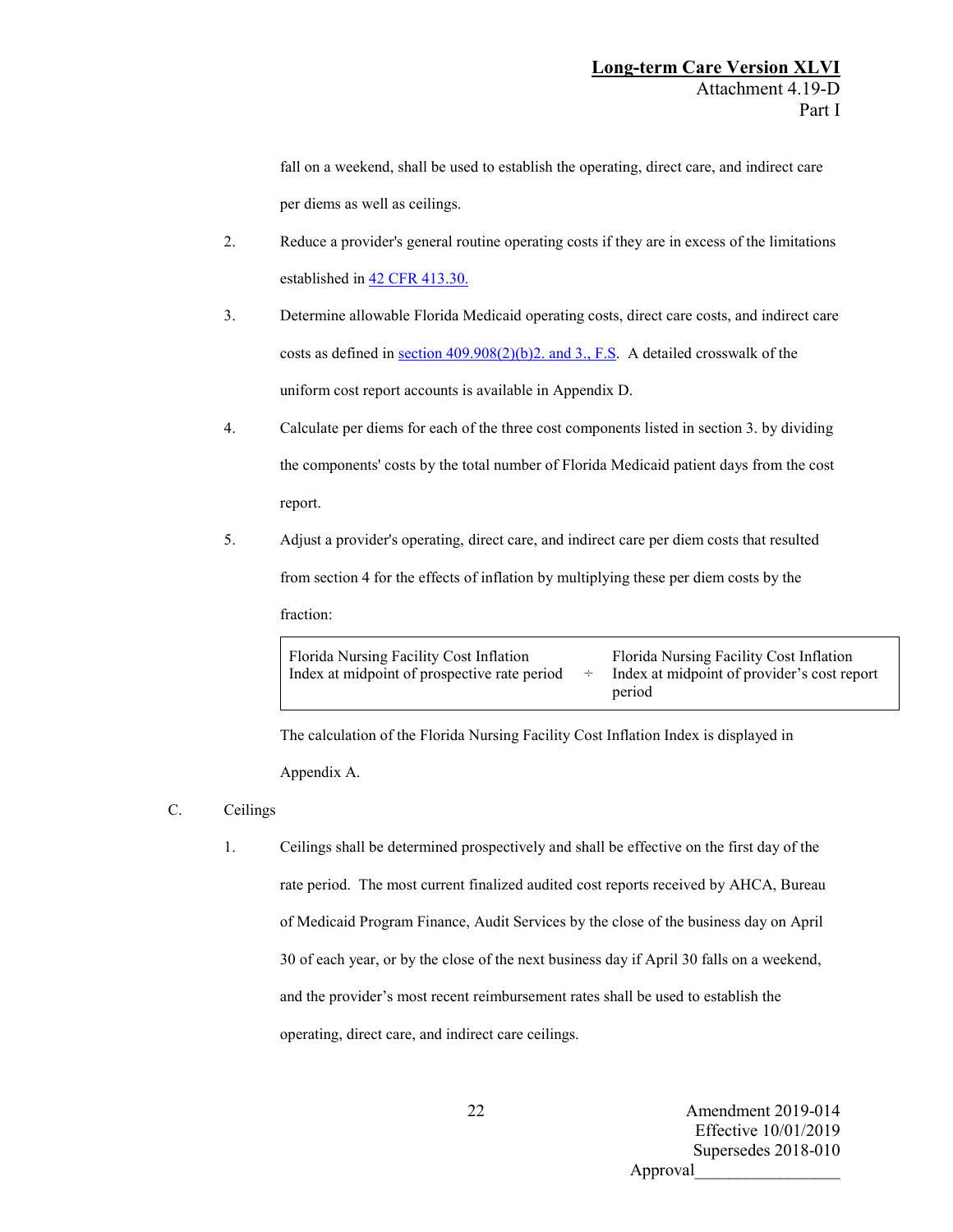- 2. For the purpose of establishing reimbursement limits for operating, direct care, and indirect care costs, two peer groups based on geographic location were developed and are defined in [section 409.908\(2\)\(b\)1.a.](http://www.leg.state.fl.us/statutes/index.cfm?App_mode=Display_Statute&URL=0400-0499/0409/Sections/0409.908.html) F.S.
- 3. Determine the median inflated operating, direct care, and indirect care costs per diems for each of the peer groups and for the entire state. For each of the per diems, calculate the ratios for each of the peer group medians to the state medians.
- 4. Divide individual provider operating, direct care, and indirect care cost per diems that resulted from section VI.B.4 by the ratio calculated for the provider's peer group in section VI.C.3.
- 5. Determine the statewide median for the per diems obtained in section VI.C.4.
- 6. For each of the operating, direct care, and indirect care per diems, exclude the lower and upper 10 percent of the per diems of section 4 and calculate the standard deviation for the remaining 80 percent.
- 7. Establish the statewide cost-based reimbursement ceiling for the operating cost per diem as the sum of the median plus one standard deviation and for the direct care and indirect care cost per diems as the sum of the median plus 1.75 standard deviations that resulted from sections VI.C.5 and VI.C.6.
- 8. Establish the cost-based peer group reimbursement ceilings for:
	- a. The operating, direct care, and indirect care costs per diems for the two peer groups defined in section VI.C.2 by multiplying the statewide ceilings in section VI.C.7. by the ratios calculated for that peer group in section VI.C.3.
- 9. Establish the effective peer group reimbursement ceilings for operating, direct care, and indirect care cost per diems for each peer group as the lesser of:
	- a. The cost-based peer group reimbursement ceiling determined in section VI.C.8.
	- b. The target rate peer group reimbursement ceiling as calculated in VI.C.9.b, from the previous rate period, inflated forward with 1.4 (the peer group target inflation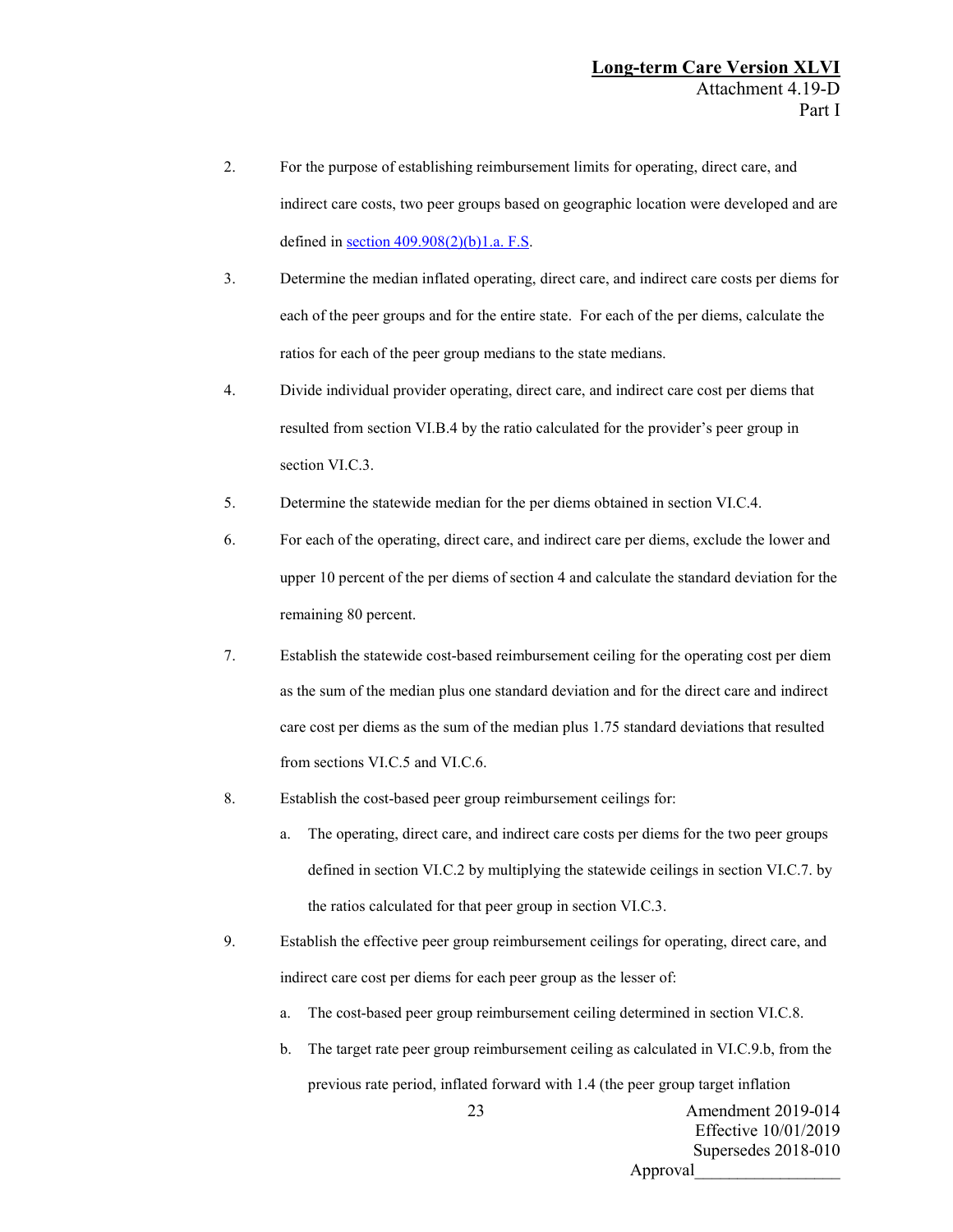multiplier) times the rate of increase in the Florida Nursing Facility Cost Inflation Index through a calculation similar to that given in section VI.D.1. No reimbursement ceiling can increase in excess of 15 percent annually. The direct care component shall not be limited to the target rate peer group reimbursement ceiling. The target rate peer group reimbursement ceiling shall not fall below 90 percent of the cost-based peer group ceiling for each rate period as calculated in section VI.C.8. Effective October 1, 2018 the target limitation shall be rebased.

### D. Targets

1. Establish the provider target reimbursement rate for operating and indirect care cost per diems for each provider by multiplying each provider's target reimbursement rate for operating and indirect care cost from the previous rate period, excluding the MAR, with the quantity:

Florida Nursing Facility Cost Inflation Index at the midpoint of the prospective rate period -1 Florida Nursing Facility Cost Inflation Index at the midpoint of the current rate period 1 + 2.0 X

In the above calculation, the 2.0 shall be referred to as the provider specific target reimbursement rate inflation multiplier. The provider target reimbursement rate limitation shall not fall below 75 percent of the cost-based peer group reimbursement ceiling for each rate setting as calculated in section VI.C.8. The direct care component shall not be limited to the target reimbursement rate. Effective October 1, 2018 the target limitation shall be rebased.

### E. Medicaid Adjustment Rate (MAR)

The MAR for direct care and indirect care shall be calculated as follows:

1. Providers with 90 percent or greater Florida Medicaid utilization shall have their MAR equal their WBR as determined in section E.3.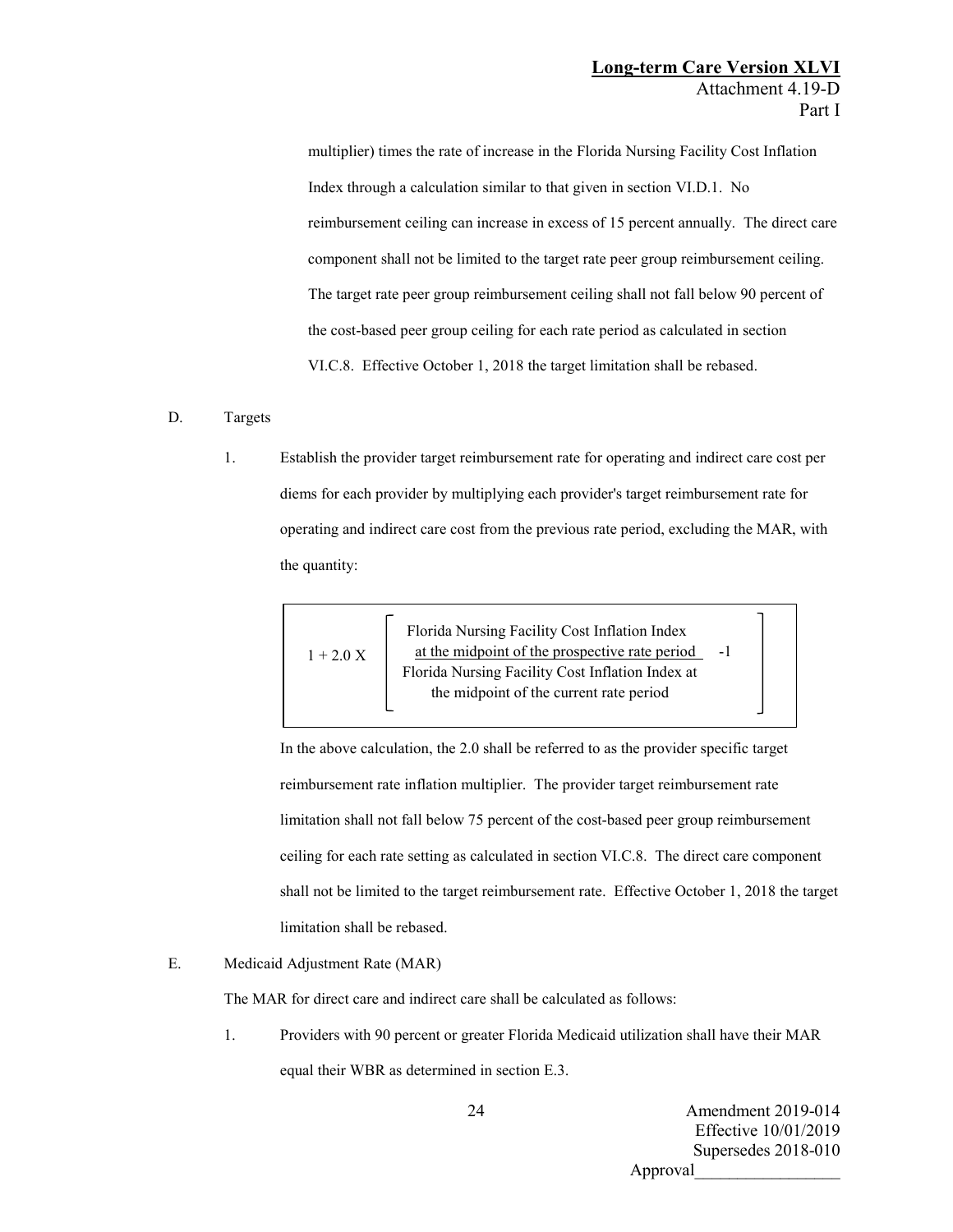- 2. Providers with 50 percent or less Medicaid utilization shall receive no MAR.
- 3. Providers between 50 percent and 90 percent Medicaid utilization shall have their MAR as determined by the following formula:

 $MAR = WBR X MA$ 

$$
WBR = (BRxMAW) \quad X \quad \frac{(Superior + Standard)}{All}
$$

 $MA = (Medical Utilization% - MIN) \div (MAX - MIN)$ 

Definitions:

MAR - Medicaid Adjustment Rate

WBR - Weighted Base Rate

MA - Medicaid Adjustment

BR - Base Rate, which is set as the result of sections V.G.1.a. and b.

MAW - Medicaid Adjustment Weight, which is set at .045

Superior - Number of Superior Days as described in 4.

Standard - Number of Standard Days as described in 4.

All - All superior, standard, and conditional days

MIN - Minimum Medicaid utilization amount which is set at 50 percent

MAX - Maximum Florida Medicaid utilization amount which is set at 90 percent

4. Determine the number of days one year prior to the rate period for which the facility held each of the three possible licensure ratings: superior, standard, and conditional. Example - For the rate period January 1, 2014 through June 30, 2014, the period one year prior is January 1, 2013 to June 30, 2013. During that prior period, the provider's licensure ratings were:

| RATING. | <b>PERIOD</b> | <b>DAYS</b>                                 |
|---------|---------------|---------------------------------------------|
|         | 25            | Amendment 2019-014                          |
|         |               | Effective 10/01/2019<br>Supersedes 2018-010 |

Approval\_\_\_\_\_\_\_\_\_\_\_\_\_\_\_\_\_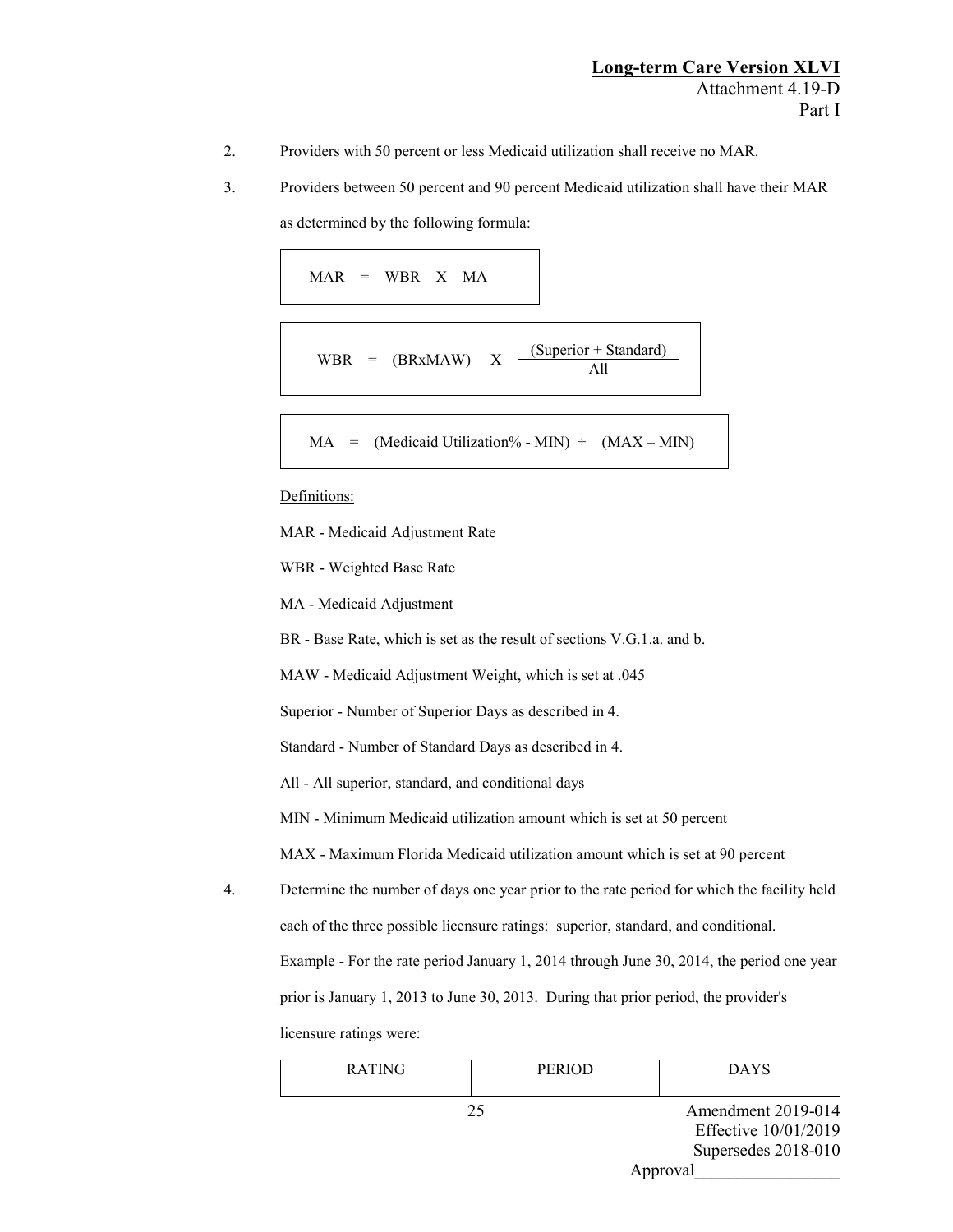| Superior     | $1/1/2013 - 1/31/2013$ | 31  |
|--------------|------------------------|-----|
| Conditional  | $2/1/2013 - 3/31/2013$ | 59  |
| Standard     | $4/1/2013 - 6/30/2013$ | 91  |
| <b>TOTAL</b> |                        | 181 |

a. The result of these calculations will represent the MAR to which the provider is entitled. This rate is to be included in the direct care and indirect care component of the provider's total reimbursement rate.

F. Medicaid Trend Adjustment (MTA)

The MTA is a percentage cut that is uniformly applied to all Florida Medicaid providers each rate period which equals the reduction needed to ensure rates are set in accordance with GAA. The MTA is built into the final prospective payment rates through budget neutrality multipliers. The exempt providers' rates are reduced by the appropriate percentage allocation as compared to exempt Medicaid nursing home providers.

- G. Rate Calculation
	- 1. Compute the total cost-related per diem for a provider as the sum of:
		- a. The lesser of the operating cost per diem obtained in section VI.B.5, the effective operating peer group ceiling obtained in section VI.C.9, and the provider's operating provider target rate in section VI.D.1.
		- b. The lesser of the direct care cost per diem obtained in section VI.B.5 or the direct care cost-based peer group ceiling obtained in section VI.C.8.
		- c. The lesser of the indirect care cost per diem obtained in section VI.B.5, the provider's indirect care provider target rate in section VI.D.1, and the indirect care effective peer group ceiling obtained in section VI.C.9.
		- d. The MAR as described in section VI.E.
	- 2. Establish the prospective per diem for a provider as the result of the sum of this section and the reimbursement components for all providers in section IV.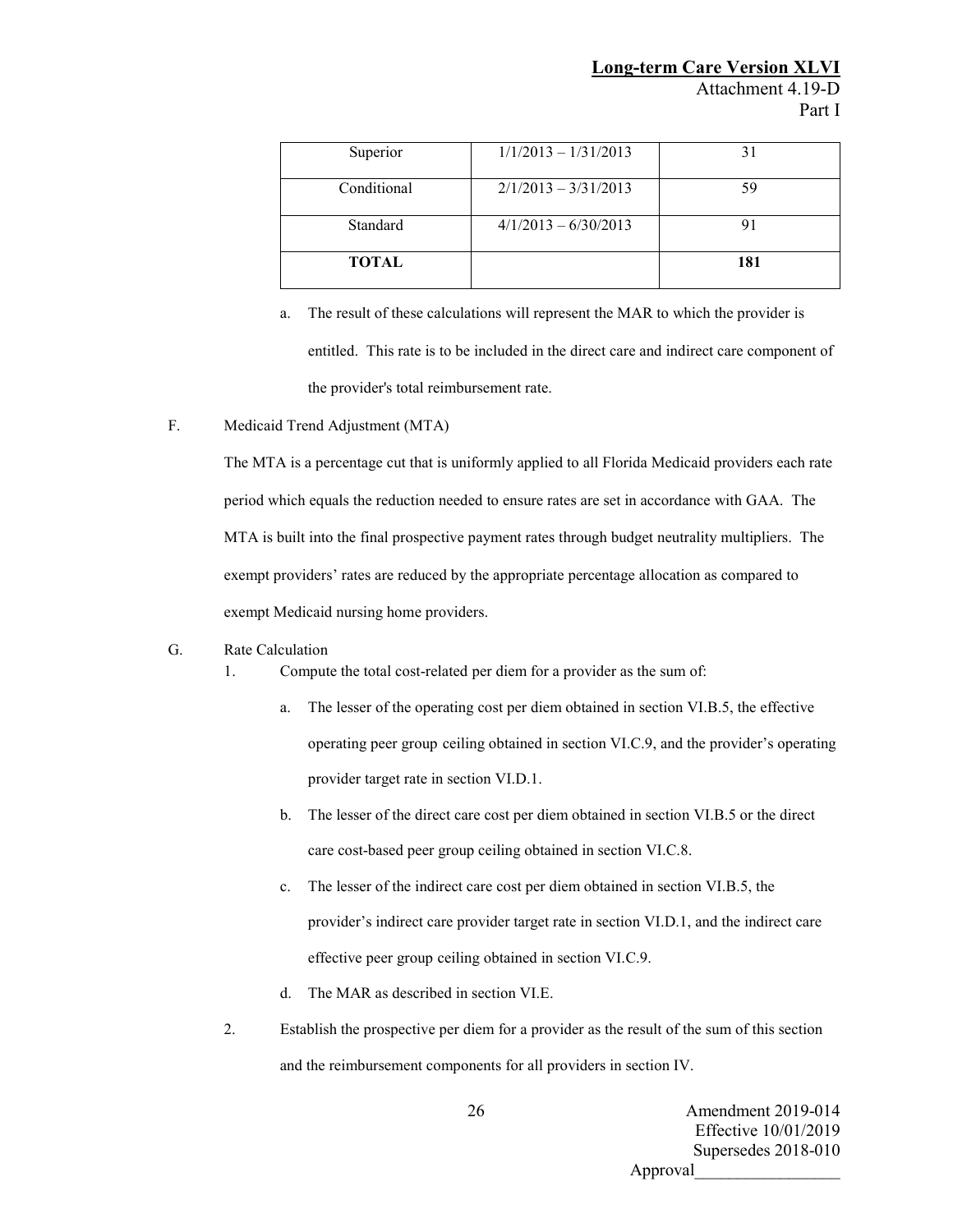### H. Supplemental Payment for Special Care

In order to receive a supplemental payment in excess of the peer group ceilings, a provider must demonstrate to AHCA that unique medical care requirements exist which require extraordinary outlays of funds. Circumstances which shall require such an outlay of funds in order to receive a supplemental payment shall be limited to patients under age 21 with complex medical needs based upon a level of care established by AHCA's designee. The period of reimbursement in excess of the peer group ceiling shall not exceed 12 months. A flat rate shall be paid for the specific patients identified, in addition to the per diem paid to the provider. The flat rate supplemental payment shall be trended forward each rate period using the IHS Healthcare Cost Review indices used to compute the operating and patient care ceilings. These incremental costs shall be included in the cost reports submitted to AHCA, but shall not be included in the calculation of future prospective rates. The cost of the patients shall be adjusted out based upon the flat rate payments made to the provider, in lieu of separately identifying actual costs. Special billing procedures shall be obtained by the provider from the Bureau of Medicaid Policy. The peer group ceilings may also be exceeded in cases where Florida Medicaid patients are placed by AHCA in hospitals or in non-Florida Medicaid participating institutions on a temporary basis pending relocation to participating nursing facilities, for example, upon closure of a participating nursing facility. The CMS Regional Office shall be notified in writing at least l0 days in advance in all situations to which this exception is to be applied, and shall be advised of the rationale for the decision, the financial impact, including the proposed rates, and the number of facilities and patients involved. AHCA shall extend the peer group ceiling exception for subsequent allowable periods upon making a determination that a need for the exception still exists and upon providing the CMS Regional Office with another advance written notification as stated above.

# **VII. Quality Incentive Payment**

**VIII. AHCA shall use unexpended funds from the state fiscal year 2018-2019 to remit a supplemental quality incentive payment to high quality nursing facilities, which are defined as nursing facilities with a total CMS 5-star score of "5" in the latest rating report. Each qualifying nursing facility shall**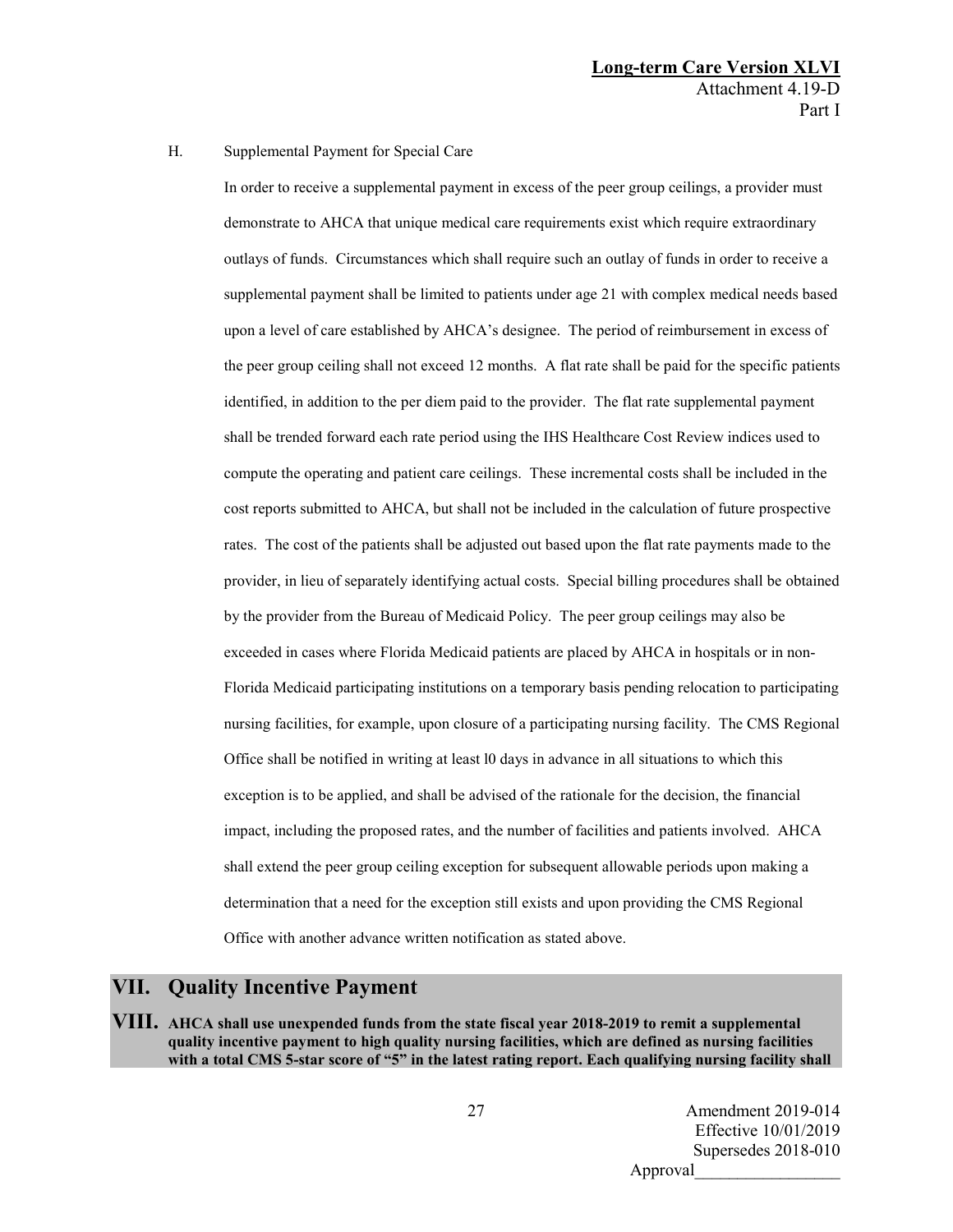## **receive an incentive payment based on their pro rata share of the total Medicaid patient days provided by all nursing facilities that qualify for the incentive payment.Standards**

- A. In accordance wit[h Chapter 120, F.S.](http://www.leg.state.fl.us/statutes/index.cfm?App_mode=Display_Statute&URL=0100-0199/0120/0120ContentsIndex.html) Administrative Procedure Act, this Plan shall be made available for public inspection, and a public hearing, if requested, shall also be held so that interested members of the public shall be afforded the opportunity to review and comment on the Plan.
- B. The Florida Medicaid program shall pay a single level of payment rate for all levels of nursing care. This single per diem shall be based upon each provider's reimbursement rate subject to the rate setting methodology in sections IV-VI.
- C. Aggregate Test Comparing Florida Medicaid to Medicare

[42 CFR 447.272](https://www.govinfo.gov/content/pkg/CFR-2018-title42-vol4/pdf/CFR-2018-title42-vol4-sec447-272.pdf) provides that states must ensure CMS that AHCA's estimated average proposed payment rate pay no more in the aggregate by category for long-term care facility services than the amount that would be paid for the services under the Medicare principles of reimbursement. At any rate period if the aggregate reimbursement to be paid is higher than the amount that would be paid under Medicare reimbursement principles the following steps shall be taken in order to meet the aggregate test:

- 1. The property reimbursement for FRVS shall be reduced until the upper limit test is met for that rate period. The amount of the property reimbursement rate paid under FRVS shall be reduced, but not below a 20% reduction.
- 2. The high Medicaid utilization and high staffing add-on for provider's reimbursed using the prospective payment system methodology and the MAR for provider's exempt from the prospective payment system shall be reduced on a pro rata basis until Florida Medicaid aggregate payments are equal to or less than the amount that would be paid for services under the Medicare reimbursement principles.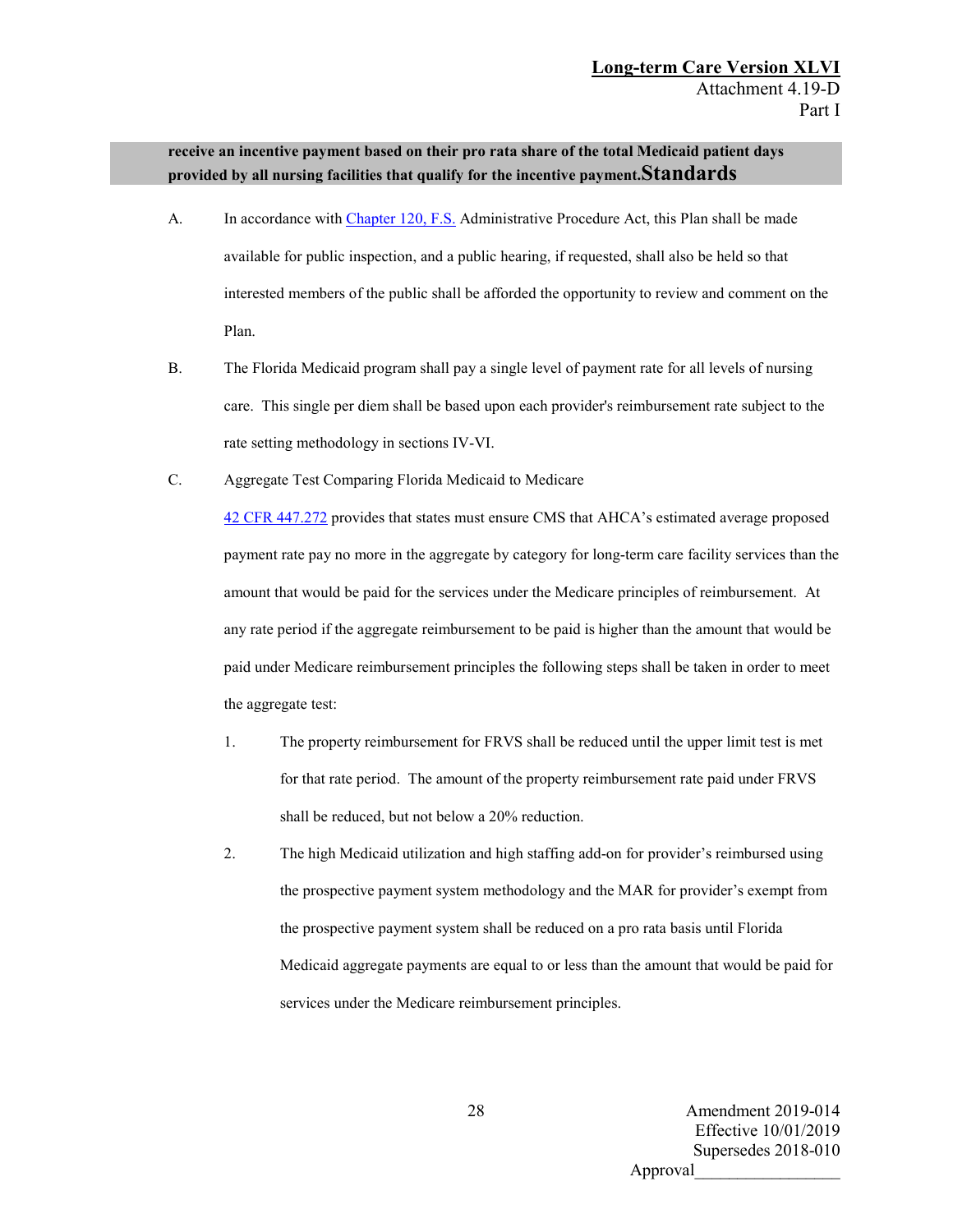- 3. If the provisions 1 and 2 above are implemented in order to meet the upper limit test, for a period of one year, this Plan shall be reanalyzed and formally amended to conform to the necessary program cost limits.
- D. Payments made under this Plan are subject to retroactive adjustment if approval of this Plan or any part of this Plan is not received from CMS. The retroactive adjustments made shall reflect only the federal financial participation portions of payments due to elements of this Plan not authorized by CMS.

### E. Payment Assurance

The State shall pay each nursing facility for services provided in accordance with the requirements of the Florida Title XIX State Plan, [Rule 59G-6.010, F.A.C.,](https://www.flrules.org/gateway/ruleNo.asp?id=59G-6.010) [42 CFR,](https://www.govinfo.gov/content/pkg/CFR-2018-title42-vol1/pdf/CFR-2018-title42-vol1.pdf) and [section 1902 of the](http://www.ssa.gov/OP_Home/ssact/title19/1902.htm)  [SSA.](http://www.ssa.gov/OP_Home/ssact/title19/1902.htm) The payment amount shall be determined for each nursing facility according to the standards and methods set forth in the Florida Title XIX Long-Term Care Reimbursement Plan.

### F. Provider Participation

This Plan is designed to assure adequate participation of nursing facilities in the Florida Medicaid program and the availability of high quality nursing facility services for recipients which are comparable to those available to the general public.

#### G. Payment in Full

Any provider participating in the Florida Medicaid program who knowingly and willfully charges money or other consideration, for any service provided to the patient under the state plan in excess of the rates established by the State Plan, or charges, solicits, accepts, or receives, in addition to any amount otherwise required to be paid under the State Plan approved under this title, any gift, money, donation or other consideration other than a charitable, religious or philanthropic contribution from an organization or from a person unrelated to the patient as a condition of admitting a patient to a nursing facility, or as a requirement for the patient's continued stay in such a facility, when the cost of the services provided therein is paid for in whole or in part under the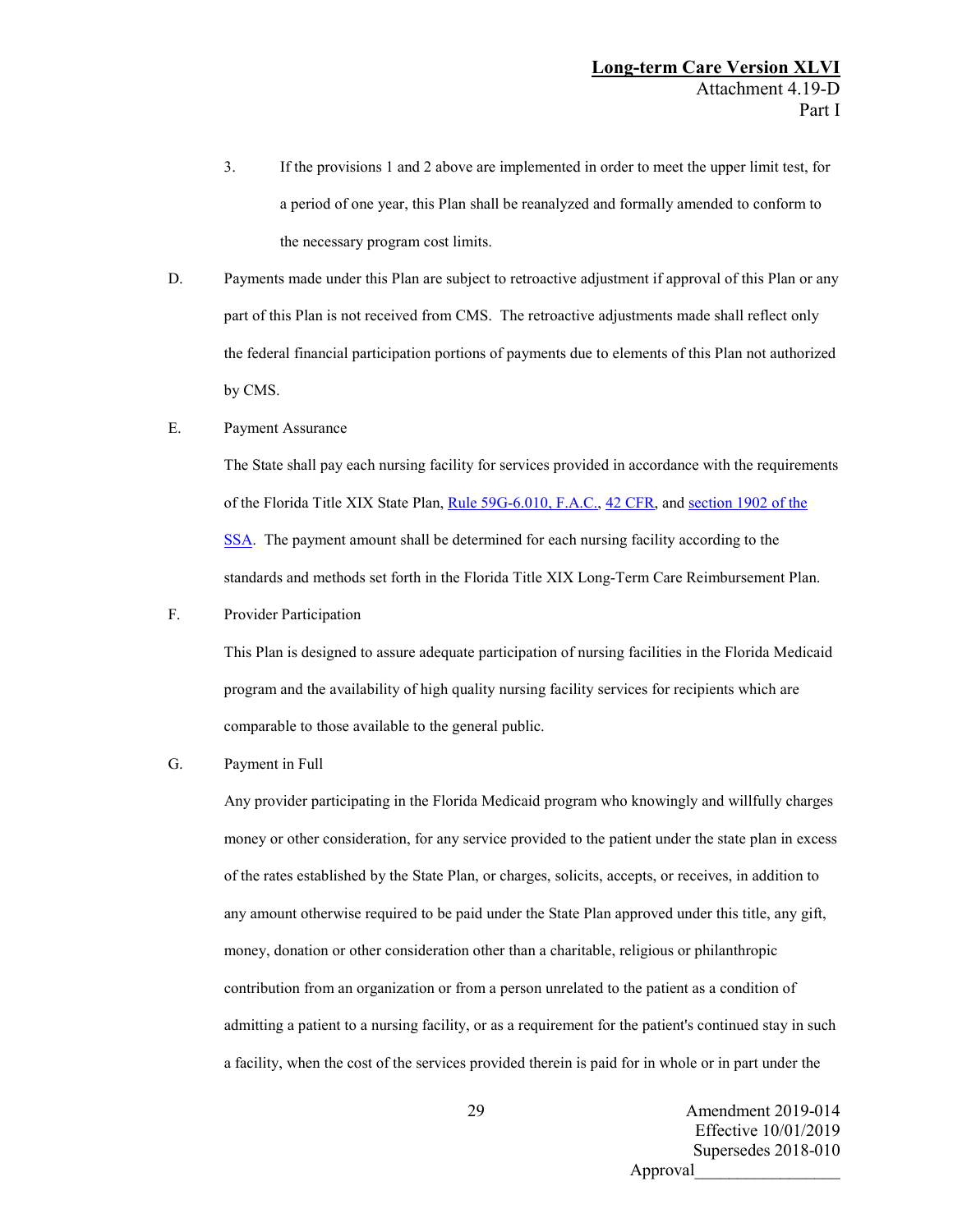State Plan, shall be construed to be soliciting supplementation of the State's payment for services. Payments made as a condition of admitting a patient or as a requirement for continued stay in a facility shall be deemed to be payments to meet the cost of care of the Florida Medicaid patient and shall be deemed to be out of compliance with [42 CFR 447.15.](https://www.govinfo.gov/content/pkg/CFR-2018-title42-vol4/pdf/CFR-2018-title42-vol4-sec447-15.pdf)

## **IX. Glossary**

- A. Acceptable cost report A completed, legible cost report that contains all relevant schedules, worksheets and supporting documents in accordance with cost reporting instructions.
- B. AHCA Agency for Health Care Administration.
- C. Audit A direct examination of the books, records, and accounts supporting amounts reported in the cost report to determine correctness and propriety.
- D. Audit adjustment Any adjustment within the Florida Medicaid audit report or Florida Medicaid desk review report.
- E. Audit finding Any adjustment within the Florida Medicaid audit report or Florida Medicaid desk review report not listed.
- F. Bed A licensed Skilled Nursing Facility (SNF) bed.
- G. [CMS-PUB.l5-1](https://www.cms.gov/Regulations-and-Guidance/Guidance/Manuals/Paper-Based-Manuals-Items/CMS021929.html) Health Insurance Manual No. l5, also known as the Provider Reimbursement Manual, published by the Department of Health and Human Services, Centers for Medicare and Medicaid Services.
- H. Cost report due date A provider's cost report is due five calendar months after the close of the provider's cost reporting year.
- I. Desk review An examination of the amounts reported in the cost report to determine correctness and propriety. This examination is conducted from AHCA reviewer's office and is focused on documentation solicited from the provider or documents otherwise available to the reviewer.
- J. Facility The physical grounds and buildings where a provider operates a licensed nursing facility.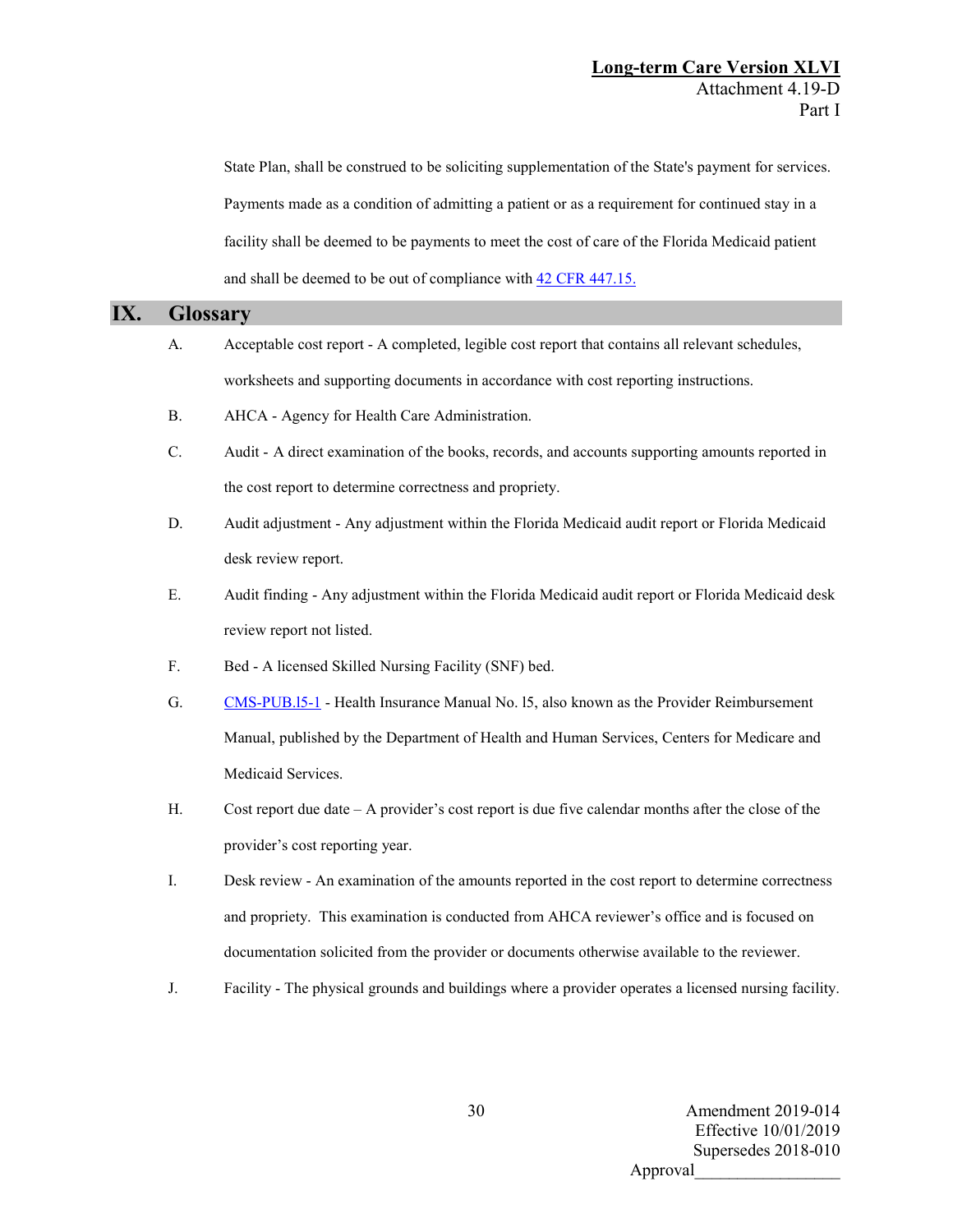- K. Fair Rental Value (FRV) System –A gross valuation of a nursing facility's property using a standardized approach that takes into account the age, RS Means indeces, bed additions, renovations and size of the facility.
- L. Floor A floor is calculated for the direct care and indirect care cost components listed in section VI.B. and is equal to the standardized price times the floor percentage as defined i[n section](http://www.leg.state.fl.us/statutes/index.cfm?App_mode=Display_Statute&Search_String=&URL=0400-0499/0409/Sections/0409.908.html)   $409.908(2)(b)1.a., F.S.$
- M. Government-operated facility A nursing facility operated by a city, county, state or federal government entity including hospital districts owned by city or county government entities.
- N. Late cost report A cost report that is not received by AHCA on the cost report due date.
- O. Legislative unit cost The weighted average per diem of the state anticipated expenditure after all rate reductions.
- P. Median The mid-point of the inflated per diems for all providers in each peer group.
- Q. Medicaid Adjustment Rate (MAR) An add-on to the direct care and indirect care cost components of exempt providers with greater than 50 percent Florida Medicaid utilization to encourage high quality care while containing costs. The MAR per diem calculation is detailed in section VI.E of this Plan.
- R. Medicaid nursing facility direct and indirect patient care costs Those costs directly attributed to nursing services, dietary costs, and other costs directly related to patient care, such as activity costs, social services, and all medically-ordered therapies.
- S. Medicaid nursing facility operating costs Those costs not directly related to patient care or property costs, such as administrative, plant operation, laundry and housekeeping costs. Return on Equity (ROE) or use allowance costs are not included in operating costs.
- T. Medicaid nursing facility property costs Those costs related to the ownership or leasing of a nursing facility. Such costs may include property taxes and insurance.
- U. Peer Groups
	- a. North Statewide Medicaid Managed Care (SMMC) Regions 1-9, less Palm Beach and Okeechobee Counties;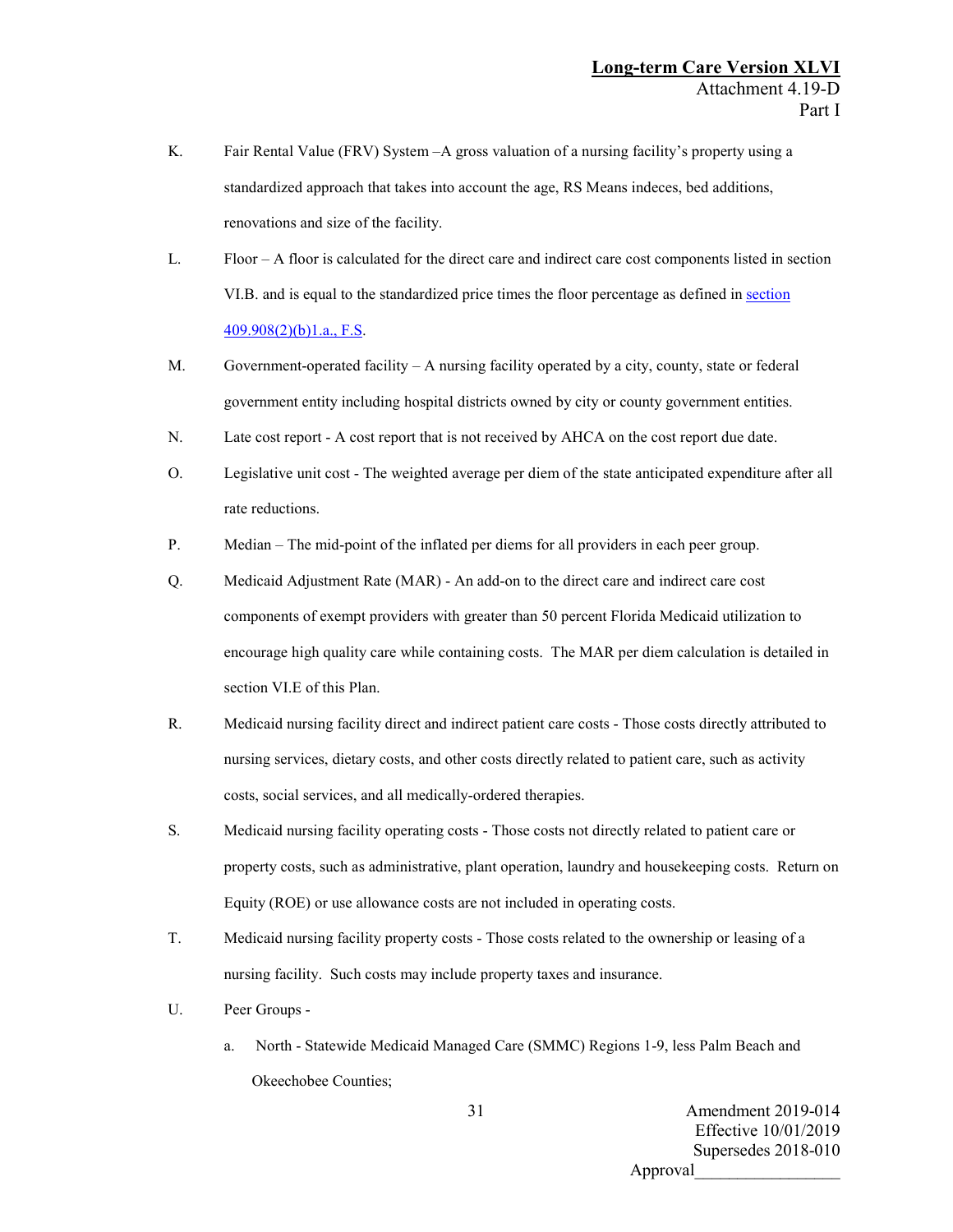- b. South Statewide Medicaid Managed Care (SMMC) Regions 10-11, plus Palm Beach and Okeechobee Counties.
- V. Price The standardized rate for each peer group that is calculated for the operating, direct, and indirect care cost components.
- W. Provider A person or entity licensed and/or certified under state law to deliver health care or related services, which services are reimbursable under the Florida Medicaid program.
- X. Quality Measure Percentile The percentile for each quality incentive component measure that will be used to rank and award points to providers in relation to other Florida Medicaid providers included in the prospective payment methodology.
- Y. Rate period October 1 September 30
- Z. Rate setting acceptance cut-off date The rate setting acceptance cut-off date is April 30 or the next business day if April 30 falls on a weekend of the year in which the rate period begins.
- AA. Rate setting unit cost The weighted average per diem after all rate reductions based on submitted cost reports.
- BB. Region AHCA shall plan and administer its programs of health, social, and rehabilitative services through 11 service areas composed of the following counties:
	- 1. Region 1 Escambia, Okaloosa, Santa Rosa, and Walton counties
	- 2. Region 2 Bay, Calhoun, Franklin, Gadsden, Gulf, Holmes, Jackson, Jefferson, Leon, Liberty, Madison, Taylor, Wakulla, and Washington counties
	- 3. Region 3 Alachua, Bradford, Citrus, Columbia, Dixie, Gilchrist, Hamilton, Hernando, Lafayette, Lake, Levy, Marion, Putnam, Sumter, Suwanee, and Union counties
	- 4. Region 4 Baker, Clay, Duval, Flagler, Nassau, St. Johns, and Volusia counties
	- 5. Region 5 Pasco and Pinellas counties
	- 6. Region 6 Hardee, Highlands, Hillsborough, Manatee, and Polk counties
	- 7. Region 7 Brevard, Orange, Osceola, and Seminole counties
	- 8. Region 8 Charlotte, Collier, Desoto, Glades, Hendry, Lee, and Sarasota counties
	- 9. Region 9 Indian River, Martin, Okeechobee, Palm Beach, and St. Lucie counties

32 Amendment 2019-014 Effective 10/01/2019 Supersedes 2018-010 Approval\_\_\_\_\_\_\_\_\_\_\_\_\_\_\_\_\_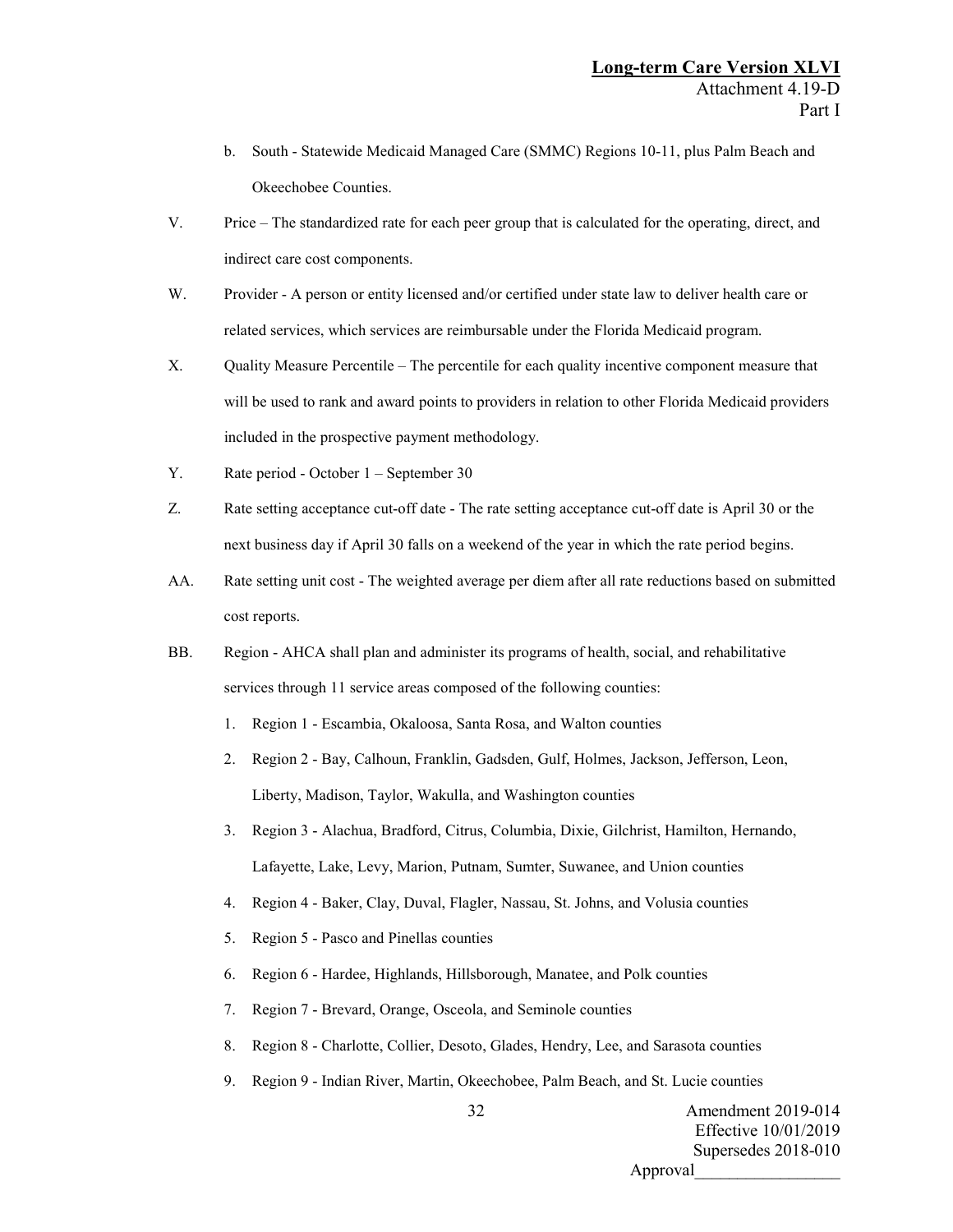10. Region 10 - Broward county

11. Region 11 - Dade and Monroe counties

- CC. Reimbursement ceilings The upper rate limits for a Florida Medicaid nursing facility's operating and patient care reimbursement for nursing home providers in a specified reimbursement peer group for the providers exempt from the prospective payment system.
- DD. Reimbursement ceiling period October 1 September 30
- EE. Title XVIII Health Insurance for the Aged, Blind or Disabled (Medicare, as provided for in the SSA, as certified b[y 42, United States Code U.S.C. 1395-1395pp\).](https://www.govinfo.gov/content/pkg/USCODE-2017-title42/html/USCODE-2017-title42-chap7-subchapXVIII.htm)
- FF. Title XIX Grants to States for Medical Assistance Programs (Medicaid, as provided for in the SSA, as certified b[y 42, U.S.C. 1396-1396i\)](https://www.govinfo.gov/content/pkg/USCODE-2017-title42/html/USCODE-2017-title42-chap7-subchapXIX.htm).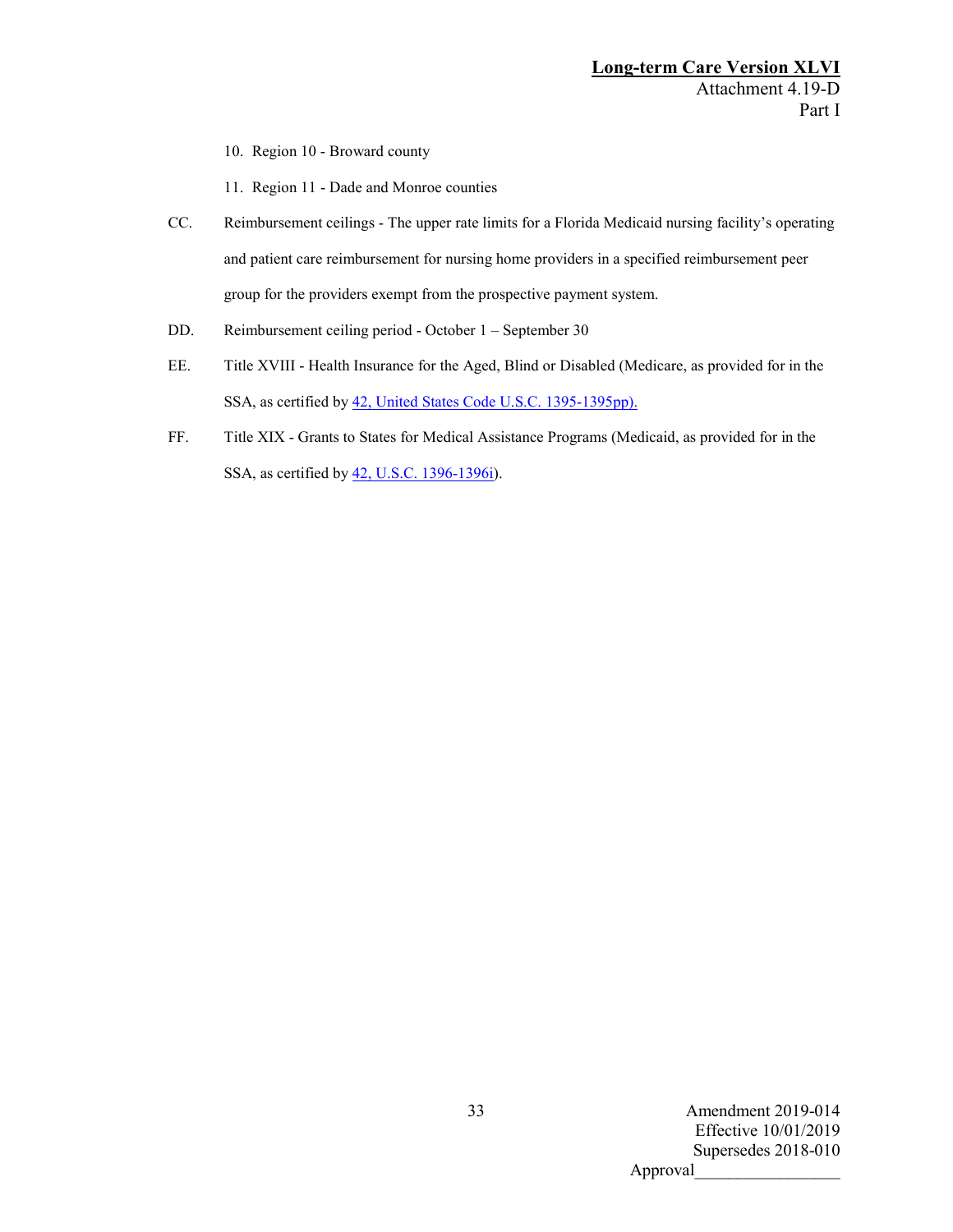# **Appendix A: Calculation of Florida Nursing Facility Cost Inflation Index**

The following example uses data from the October 1, 2018 rate period. For this rate period the percentage

| Component             | <b>Direct Patient Care</b> | <b>Indirect Patient</b><br>Care | Operating |
|-----------------------|----------------------------|---------------------------------|-----------|
| Salaries and Benefits | 93.11%                     | 66.71%                          | 66.71%    |
| Dietary               | 5.36%                      | $0.00\%$                        | $0.00\%$  |
| Others                | 1.53%                      | 33.29%                          | 33.29%    |

weights for the cost components are:

An inflation index for each of these components is developed from IHS Healthcare Cost Review quarterly index, Skilled Nursing Facility without Capital Market Basket table, using the following routine services costs inflation indices:

| Component             | <b>IHS Index</b>                              |  |
|-----------------------|-----------------------------------------------|--|
| Salaries and Benefits | Wage & Salary combined with Employee Benefits |  |
| Dietary               | Food                                          |  |
| All Others            | Utilities combined with All Other Expenses    |  |

The IHS indices are combined by summing the products of each index times the ratio of the respective Global Insight budget share to total budget share represented by the combined indices.

The following example uses data from the first quarter of 2018 Healthcare Cost Review publication to calculate the first quarter of 2016 Salaries and Benefits component. The All Others Index is calculated in the same manner.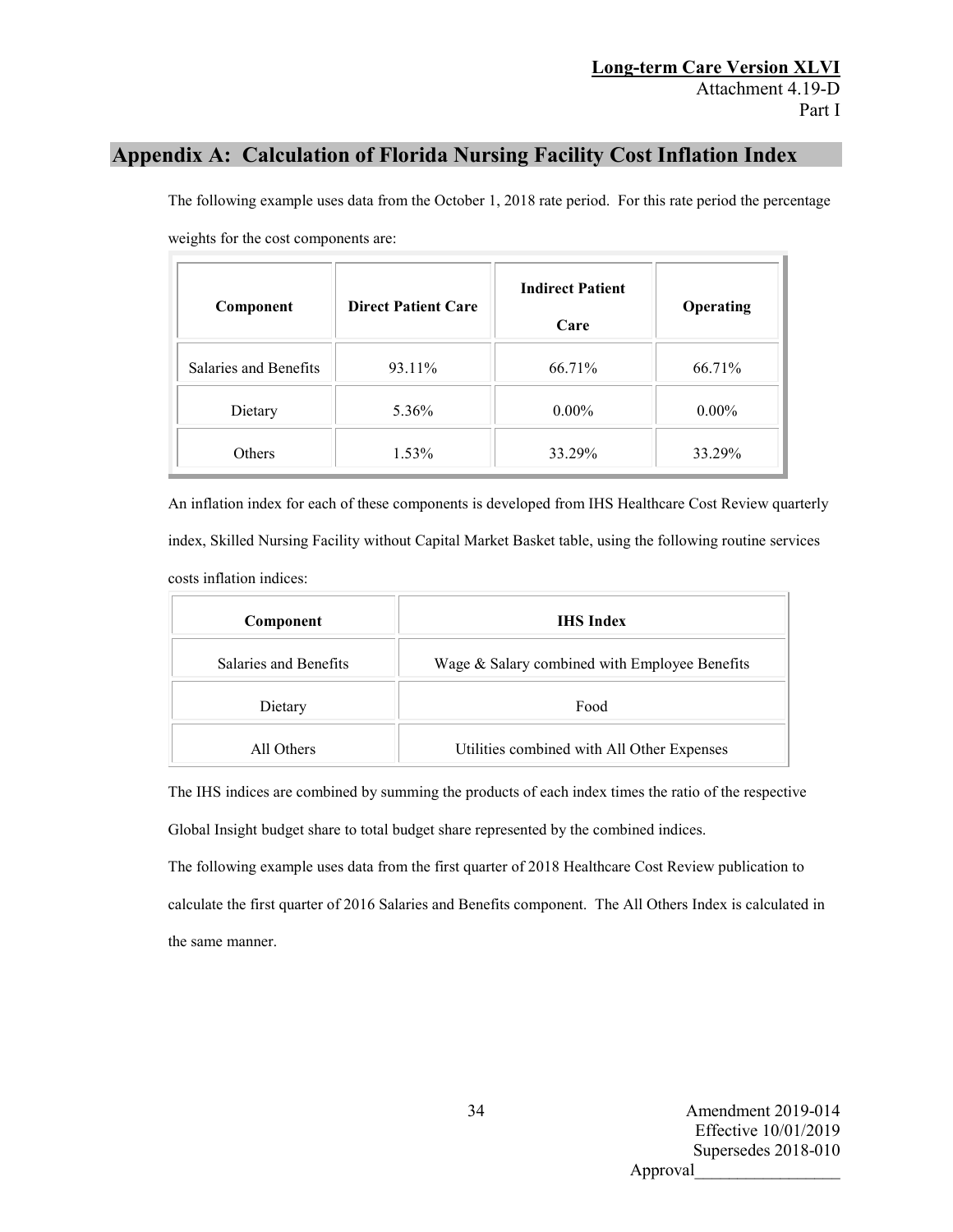| <b>Year: Quarter</b> | <b>Index Name</b>                   | <b>Index Value</b> |
|----------------------|-------------------------------------|--------------------|
| 2016:01              | Wage and Salary Index               | 1.041              |
| 2016:01              | Budget Share of Wage & Salary Index | 0.545              |
| 2016:01              | <b>Employee Benefits</b>            | 1.029              |
| 2016:01              | Budget Share of Employee Benefits   | 0.113              |

The Weighted Salaries and Benefits index is calculated using the following formula:

 $(1.041 \times 0.545/(0.545+0.113)) + (1.029 \times 0.113/(0.545+0.113)) = 1.039$ 

A Combined Quarterly Index is then constructed by summing the products of the weights and quarterly component indices.

The Combined Quarterly Index is calculated using the following formula:

(Weighted Salaries & Benefits Index X percentage weight) + (Dietary Index X percentage weight)

+ (Weighted All Others Index X percentage weight)

 $(1.039 \text{ X } 66.71\%) + (0.965 \text{ X } 0.00\%) + (1.042 \text{ X } 33.29\%) = 1.03999870$ 

The Weighted Salaries and Benefits Index and the Combined Quarterly Index is utilized to obtain monthly indices called the Florida Nursing Facility Cost Inflation Index by averaging pairs of quarterly indices and interpolating between these averages as follows:

The Average combined quarterly index for direct care, indirect care, and operating costs for months with end dates that correspond with the end date of a quarter is calculated using the following formula.

Average Combined Quarterly Index for Direct Care = [(Combined Quarterly Index for current quarter + Combined Quarterly Index for following quarter) / 2]

 $2016:1 = [(1.035+1.040)/2] = 1.038$ 

35 Amendment 2019-014 Effective 10/01/2019 Supersedes 2018-010 Approval\_\_\_\_\_\_\_\_\_\_\_\_\_\_\_\_\_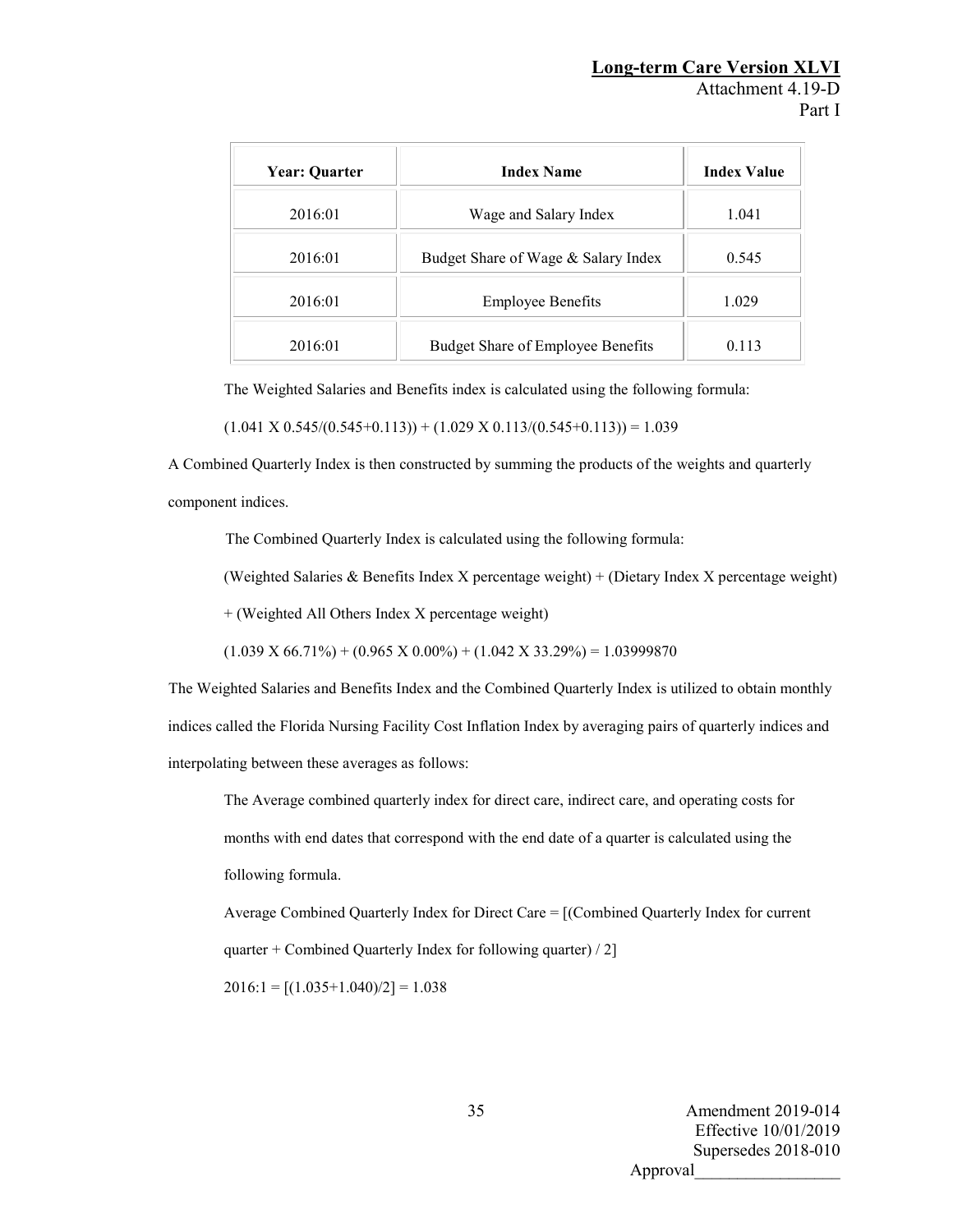| Quarter | <b>Average Combined</b><br><b>Quarterly Index for</b><br><b>Direct Care</b> | <b>Average Combined</b><br><b>Quarterly Index for</b><br><b>Indirect Care and</b><br>Operating | Corresponding<br>Month |
|---------|-----------------------------------------------------------------------------|------------------------------------------------------------------------------------------------|------------------------|
| 2016:1  | 1.038                                                                       | 1.043                                                                                          | March 31               |
| 2016:2  | 1.044                                                                       | 1.050                                                                                          | June 30                |
| 2016:3  | 1.051                                                                       | 1.057                                                                                          | September 30           |
| 2016:4  | 1.056                                                                       | 1.064                                                                                          | December 31            |

The Average Combined Quarterly Indexes for months that do not end on the end date of a quarter

are calculated as follows:

April 2016 Average Combined Quarterly Index for Direct Care

 $=$  (June 30 Index/March 31 Index)<sup>1/3</sup> X (March 31 Index)

 $= (1.044/1.038)^{1/3} \times 1.038 = 1.040$ 

May 2016 Average Combined Quarterly Index for Direct Care

 $=$  (June 30 Index/March 31 Index)<sup>2/3</sup> X (March 31 Index)

 $= (1.044/1.038)^{2/3} \times 1.038 = 1.042$ 

These indices will be updated prior to each rate setting.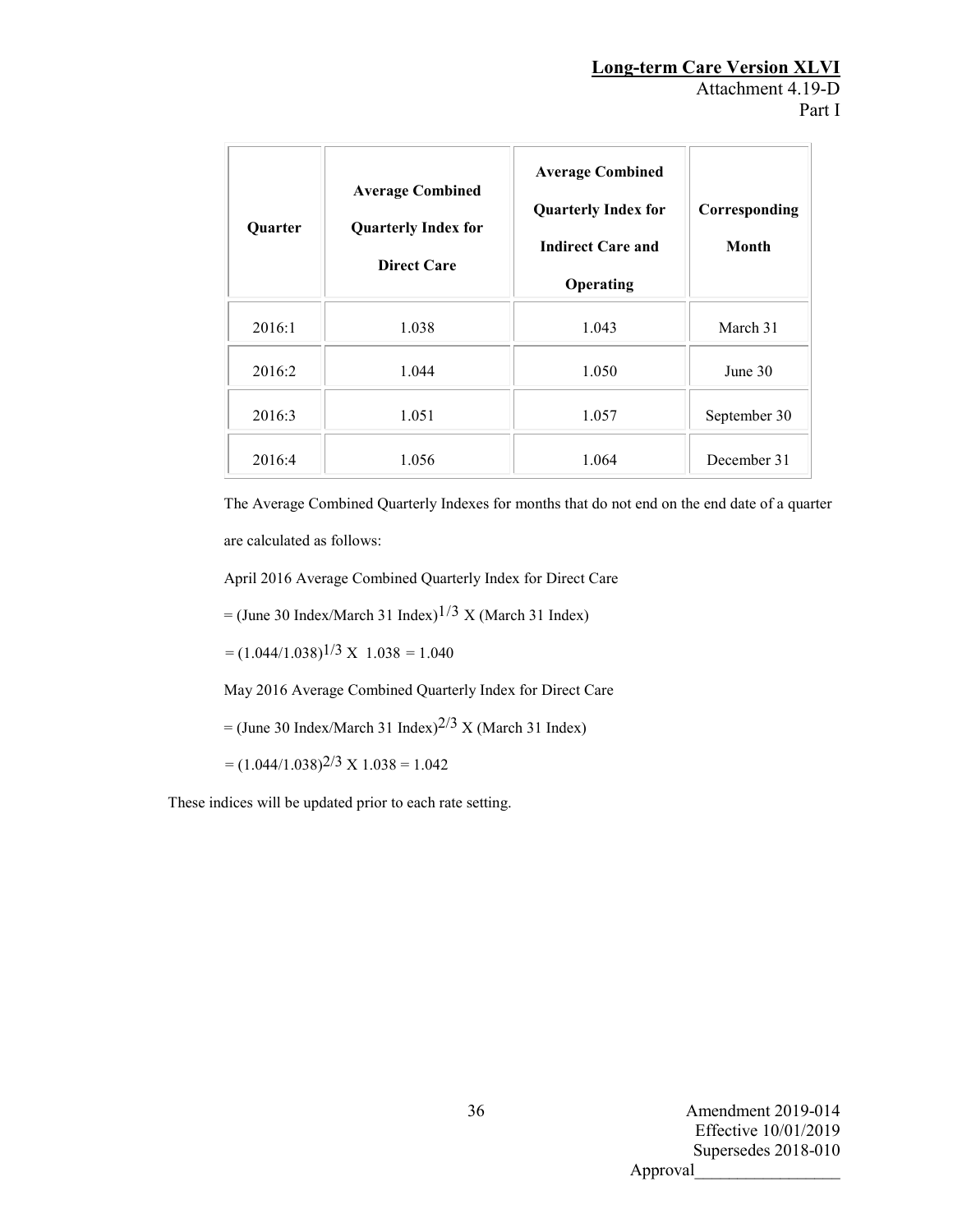# **Long-term Care Version XLVI**

Attachment 4.19-D Part I

37 Amendment 2019-014 Effective 10/01/2019 Supersedes 2018-010

Approval\_\_\_\_\_\_\_\_\_\_\_\_\_\_\_\_\_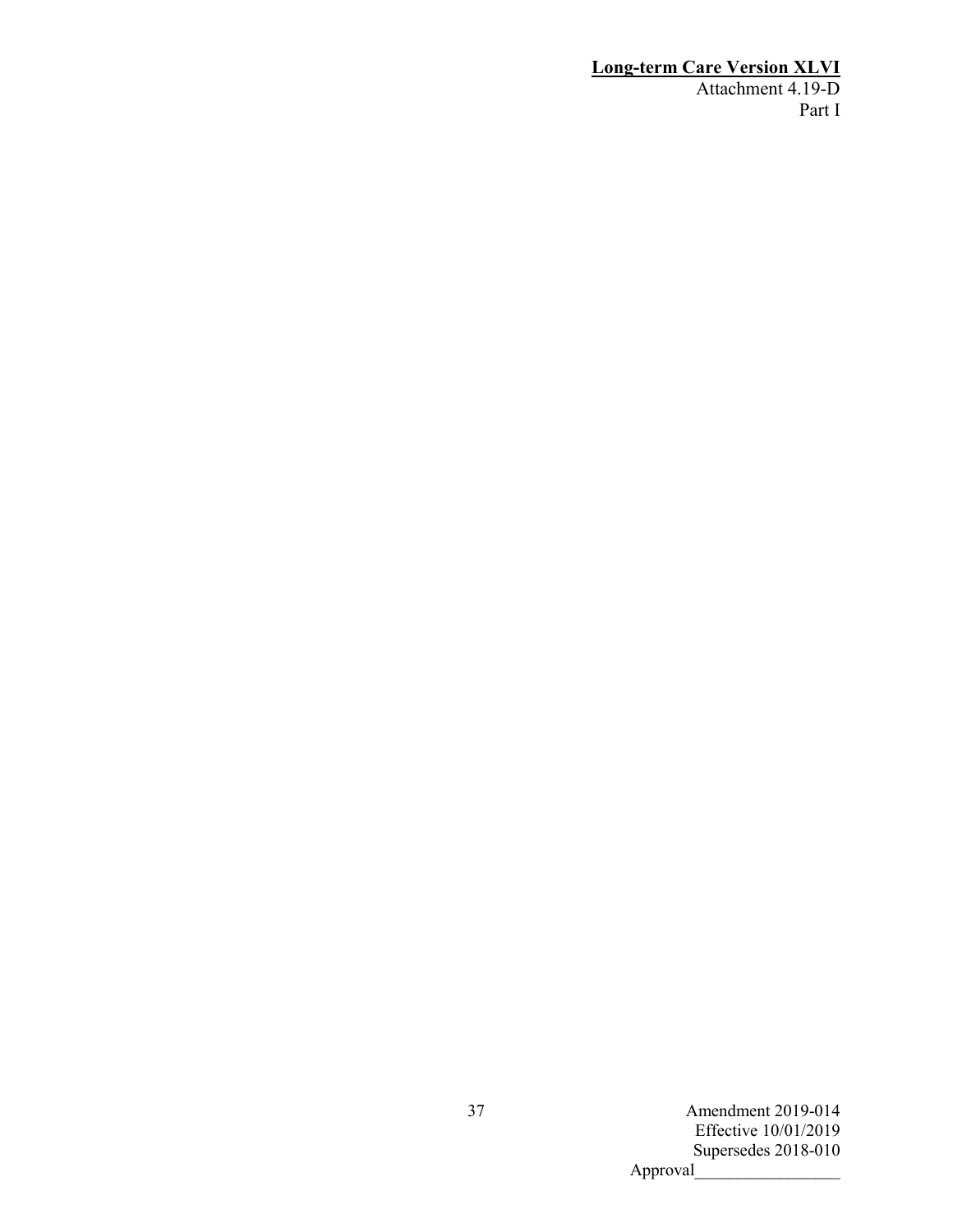# **Appendix B: Upper Payment Limit (UPL) Methodology**

- A. Pursuant to  $42 \text{ CFR } 447.272$ , AHCA shall use a cost-based demonstration to ensure Florida Medicaid expenditures do not exceed the Upper Payment Limit (UPL), a reasonable estimate of the amount that would be paid for the services furnished under Medicare payment principles. The UPL shall be determined separately for state government, non-state government, and privately owned or operated nursing facilities. The UPL calculation requires the compilation of Medicare and Florida Medicaid data for all nursing facilities that participate in the Florida Medicaid program. Medicare data shall be acquired from the most recently available, filed Medicare cost report, Form #CMS 2540, from a reporting period no more than two years prior to the current rate year. The following fields from the Medicare cost report are used in the UPL calculation:
	- 1. Total Medicare Routine Cost found on Worksheet B or Worksheet D.
	- 2. Ancillary Medicare Charges, Ancillary Medicare Cost, Drug Charges, and Drug Cost found on Worksheet C.
	- 3. Medicare Days found on Worksheet D or Worksheet S.
- B. Florida Medicaid charges and days reported in the Florida Medicaid cost reports, which are used for the October 1, 2018 rate setting, shall be used for the fiscal year 2018-2019 UPL calculation. The state shall only include Florida Medicaid charges from in-state Florida Medicaid residents and shall exclude crossover claims, physician service charges, and other professional service charges. Estimated Florida Medicaid expenditures for the applicable fiscal year shall be calculated based on the nursing facility per diem rates effective September 1, 2017 and October 1, 2018. The average of the rates will be multiplied by annualized Florida Medicaid days to determine total estimated Florida Medicaid expenditures. The Florida Medicaid expenditures shall be the net actual total expenditures excluding patient responsibility. The Florida Medicaid expenditures include base payments through Florida Medicaid reimbursement to the provider. Payments shall be identified separately as private, state government, and non-state government. The dollar amount of payments for the UPL base period shall equal the claimed amounts on the CMS-64, a quarterly expense report.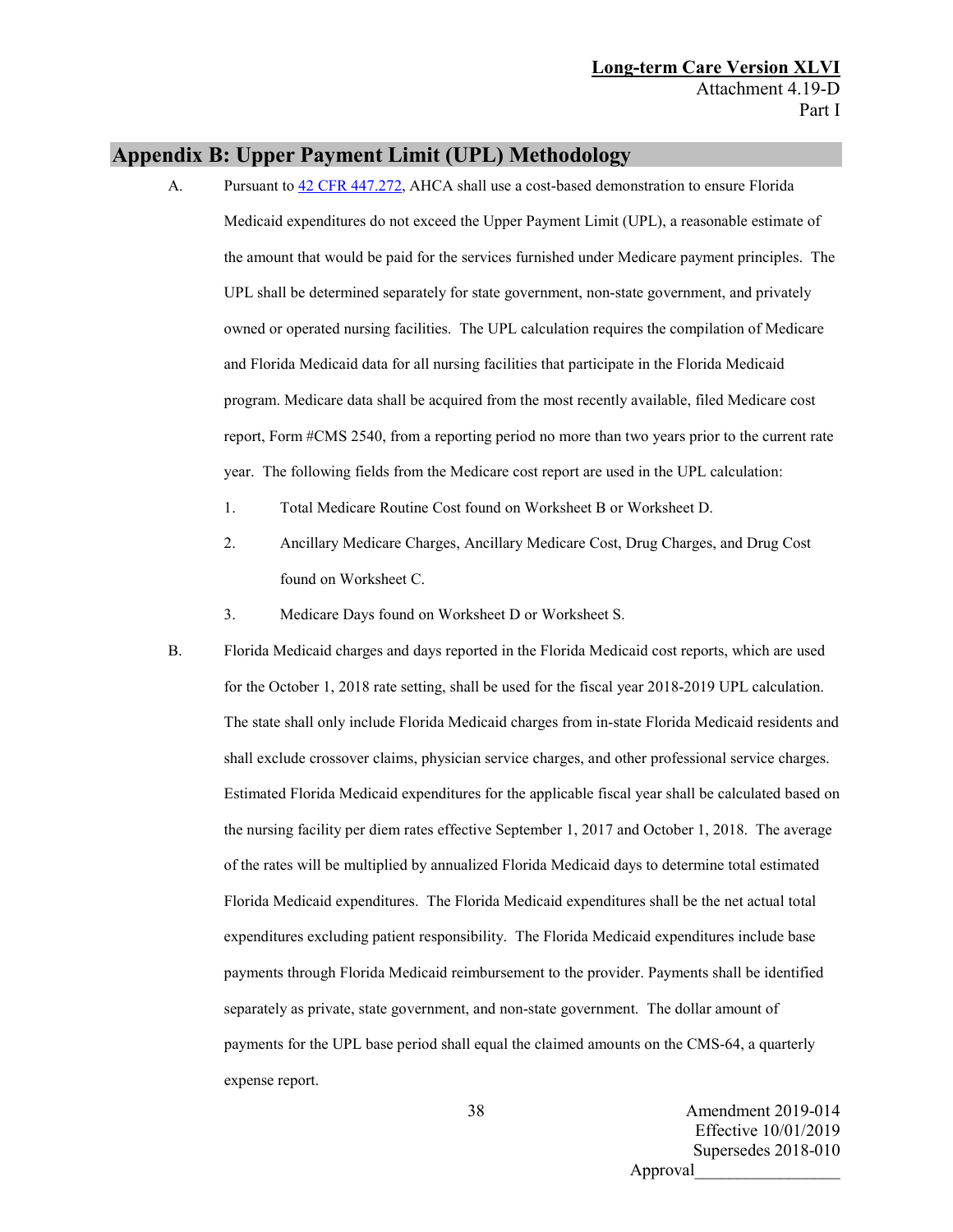- C. The total UPL for each provider shall be trended from the midpoint of the corresponding Medicare cost report to the midpoint of the state fiscal year. The data shall be trended to inflate historical Medicare costs to reflect current period expenses. The trending factors shall come from the IHS Healthcare Cost Review, the Skilled Nursing Facility Total Market Basket Index, and the %MOVAVG line.
- D. The Total Trended Upper Payment Limit shall be calculated for each facility as follows:

Total Trended Upper Payment Limit = Total Upper Payment Limit X Trend Factor

Total Upper Payment Limit = Routine UPL Cost + Ancillary UPL Cost

Routine UPL Cost  $=$   $\frac{\text{Total Medicine Cost}}{\text{Medicare Days}}$  X Annualized Florida Medicaid Days

| Ancillary UPL Cost | (Ancillary Medicare Cost –<br>Medicare Drug Cost)              | Ancillary Florida Medicaid |
|--------------------|----------------------------------------------------------------|----------------------------|
|                    | $=$<br>(Ancillary Medicare Charges -<br>Medicare Drug Charges) | Charges                    |

Note: The Ancillary UPL Cost shall be calculated by removing costs and charges for drugs to

account for differences in Medicare and Florida Medicaid costs and charges.

39 Amendment 2019-014 Effective 10/01/2019 Supersedes 2018-010 Approval\_\_\_\_\_\_\_\_\_\_\_\_\_\_\_\_\_